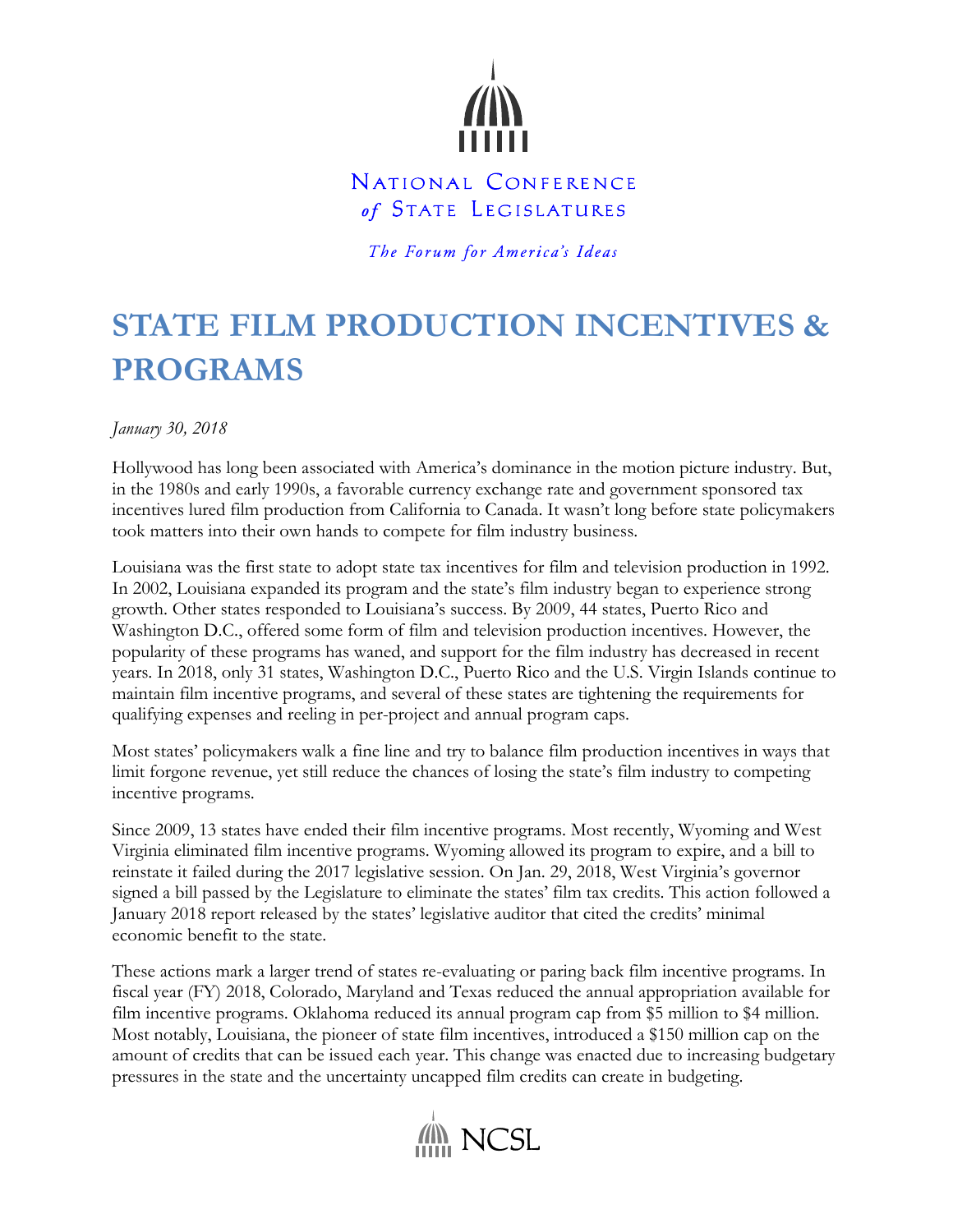While most states maintained the status quo, or reduced film incentives, a few states made slight augmentations to their programs. North Carolina, which switched from a tax credit to a grant program in 2015, increased its annual program cap to \$34 million for FY 2018 and eliminated the program's July 1, 2020 sunset date. Additionally, Utah and Virginia made small increases to the annual funds available for film incentives.

Going forward, the same trends of evaluating and reining in uncapped programs are likely to continue. Film incentives remain a driving factor in determining where a film is ultimately produced. Producers note that scripts will be modified to reflect the scenery if a state offers a particularly generous incentive. However, state legislators are seeking to balance these industry facts with the forgone revenues and unclear economic outcomes that state film incentive programs produce.

The following outlines state film incentive programs.

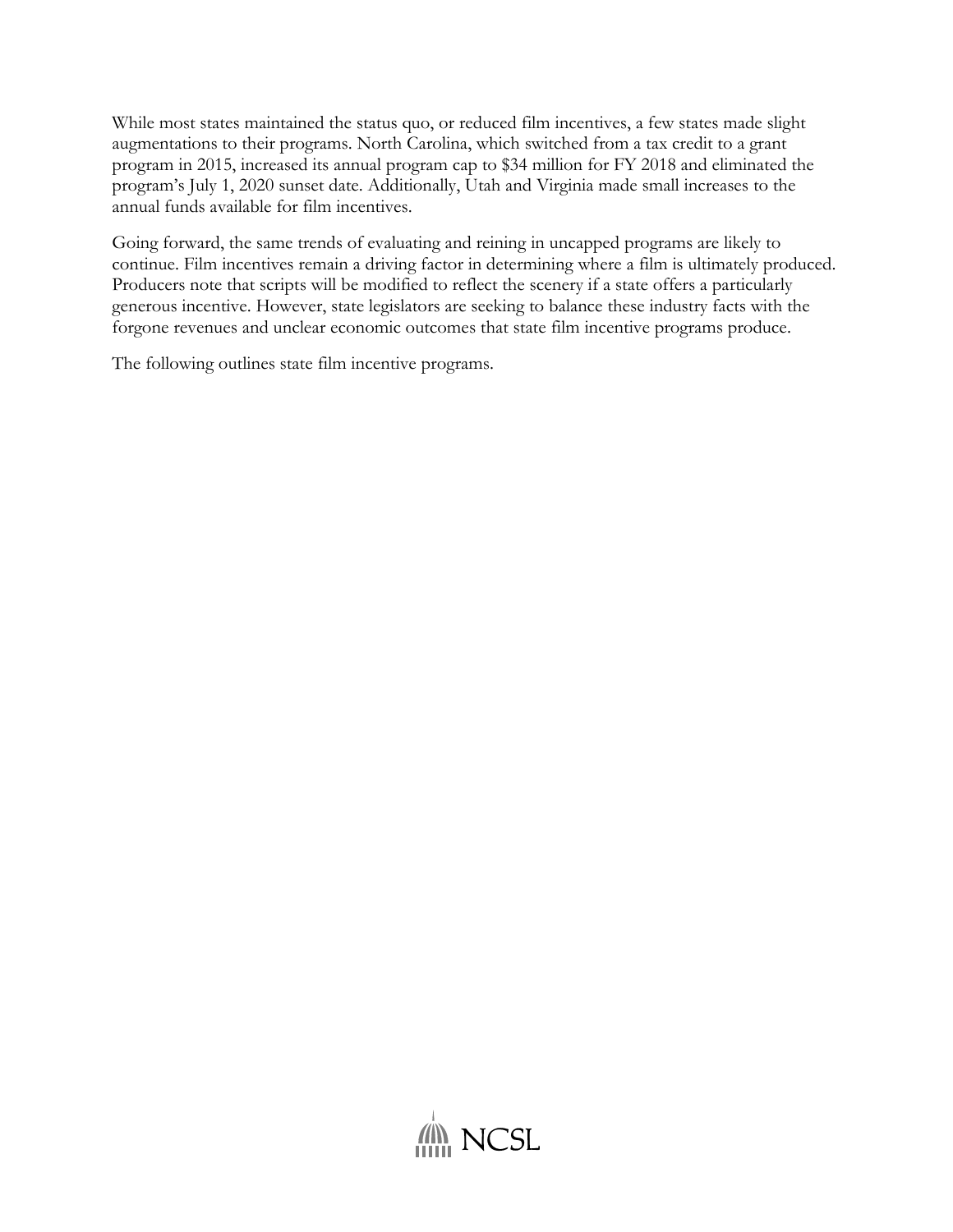| <b>State Film Production Incentives/Programs</b> |                                                                                                                                                                                                                                                                                                                                                                                                                                                                                                                                                                                                                                                                                                                                                   |
|--------------------------------------------------|---------------------------------------------------------------------------------------------------------------------------------------------------------------------------------------------------------------------------------------------------------------------------------------------------------------------------------------------------------------------------------------------------------------------------------------------------------------------------------------------------------------------------------------------------------------------------------------------------------------------------------------------------------------------------------------------------------------------------------------------------|
| State/Jurisdiction                               | Film Production Incentive/Credit Program                                                                                                                                                                                                                                                                                                                                                                                                                                                                                                                                                                                                                                                                                                          |
| Alabama                                          | A qualified production company shall be entitled to a 25 percent rebate of all state certified<br>expenditures and 35 percent of all payroll paid to residents of Alabama for the state certified<br>production. Production expenditures for a project must equal or exceed at least \$500,000 but must<br>not exceed \$20 million. Beginning fiscal year 2015, there is an annual program cap of \$20 million.<br>An audit of all in-state production activities must be performed before tax incentives are awarded.<br>In addition to the rebate, the state offers sales tax and lodging tax exemptions.                                                                                                                                       |
| Alaska                                           | No film incentive program. Effective July 1, 2015, the film production incentive program was<br>repealed.<br>Alaska has no state sales or income tax.                                                                                                                                                                                                                                                                                                                                                                                                                                                                                                                                                                                             |
| Arizona                                          | No film incentive program. The state allows the private sector to support the film and digital media<br>industry through their "Reel Savings" program. This program allows vendors to provide discounts to<br>out-of-state productions registered with the Arizona Office of Film & Digital Media.                                                                                                                                                                                                                                                                                                                                                                                                                                                |
| <b>Arkansas</b>                                  | Production company shall be eligible for a rebate on all qualified production costs in connection with<br>the production of a state certified film project.<br>A production company is eligible for a 20 percent rebate of all qualified production costs associated<br>with the production of a state certified production (including resident and non-resident labor).<br>An approved production company may also receive an additional rebate of 10 percent for the payroll<br>of below-the-line employees involved in the production who are full-time residents of the state.<br>Productions must spend a minimum of \$500,000, and there is an annual cap of \$5 million.<br>The incentive program is scheduled to sunset on June 30, 2019. |

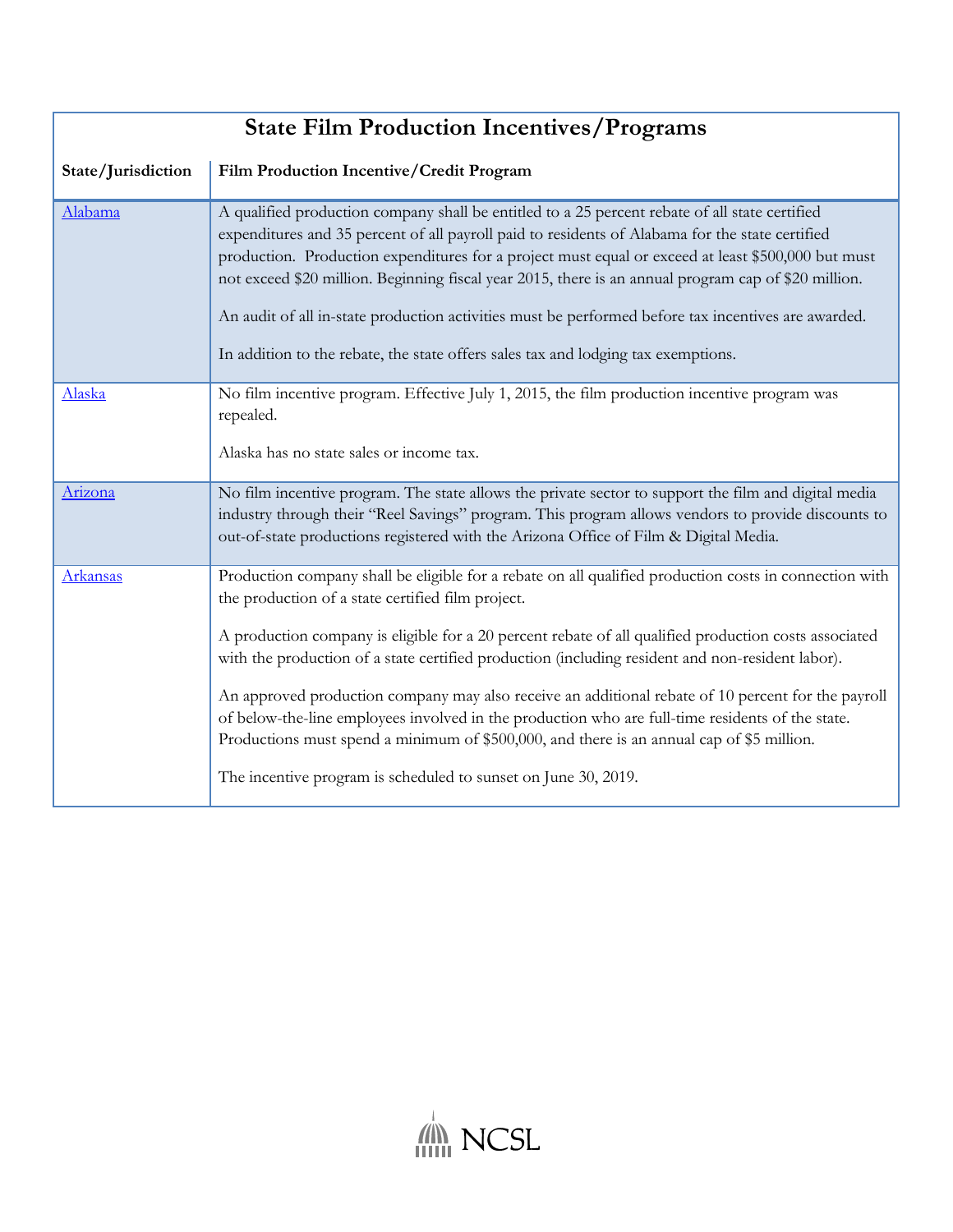| <b>State Film Production Incentives/Programs</b> |                                                                                                                                                                                                                                                                                                                                                                                                                                                            |
|--------------------------------------------------|------------------------------------------------------------------------------------------------------------------------------------------------------------------------------------------------------------------------------------------------------------------------------------------------------------------------------------------------------------------------------------------------------------------------------------------------------------|
| State/Jurisdiction                               | Film Production Incentive/Credit Program                                                                                                                                                                                                                                                                                                                                                                                                                   |
| California                                       | The California Film & TV Tax Credit Program 2.0, enacted in September 2014, provides tax credits<br>for qualified productions produced in California.                                                                                                                                                                                                                                                                                                      |
|                                                  | Feature films and TV series, or television pilots may be eligible for a 20 percent or 25 percent non-<br>transferable tax credit depending on certain criteria. These productions must meet a minimum<br>budget requirement of \$1 million and credit allocation applies only to the first \$100 million in<br>qualified expenditures. Movies of the Week or miniseries with a minimum production budget of<br>\$500,000 may also qualify for this credit. |
|                                                  | Independent projects are eligible for a 25 percent transferable tax credit. These productions must<br>meet a minimum budget requirement of \$1 million and credit allocation applies only to the first \$10<br>million of qualified expenditures.                                                                                                                                                                                                          |
|                                                  | Relocating TV series are eligible for a 25 percent non-transferable tax credit. These productions must<br>meet a minimum budget requirement of \$1 million. Additional seasons of a relocating TV series are<br>eligible for a 20 percent transferable tax credit.                                                                                                                                                                                         |
|                                                  | There is a 5 percent credit uplift available for projects eligible for a 20 percent tax credit that have<br>expenditures relating to: out-of-zone filming, music scoring and track recording, or visual effects.                                                                                                                                                                                                                                           |
|                                                  | The maximum credit a production can earn is 25 percent. The annual program cap for the fiscal year<br>ending June 30, 2015 is \$230 million. The new annual program cap is \$330 million beginning July 1,<br>2016 through June 30, 2020.                                                                                                                                                                                                                  |
|                                                  | An audit of all in-state production activities must be performed before tax incentives are awarded.                                                                                                                                                                                                                                                                                                                                                        |

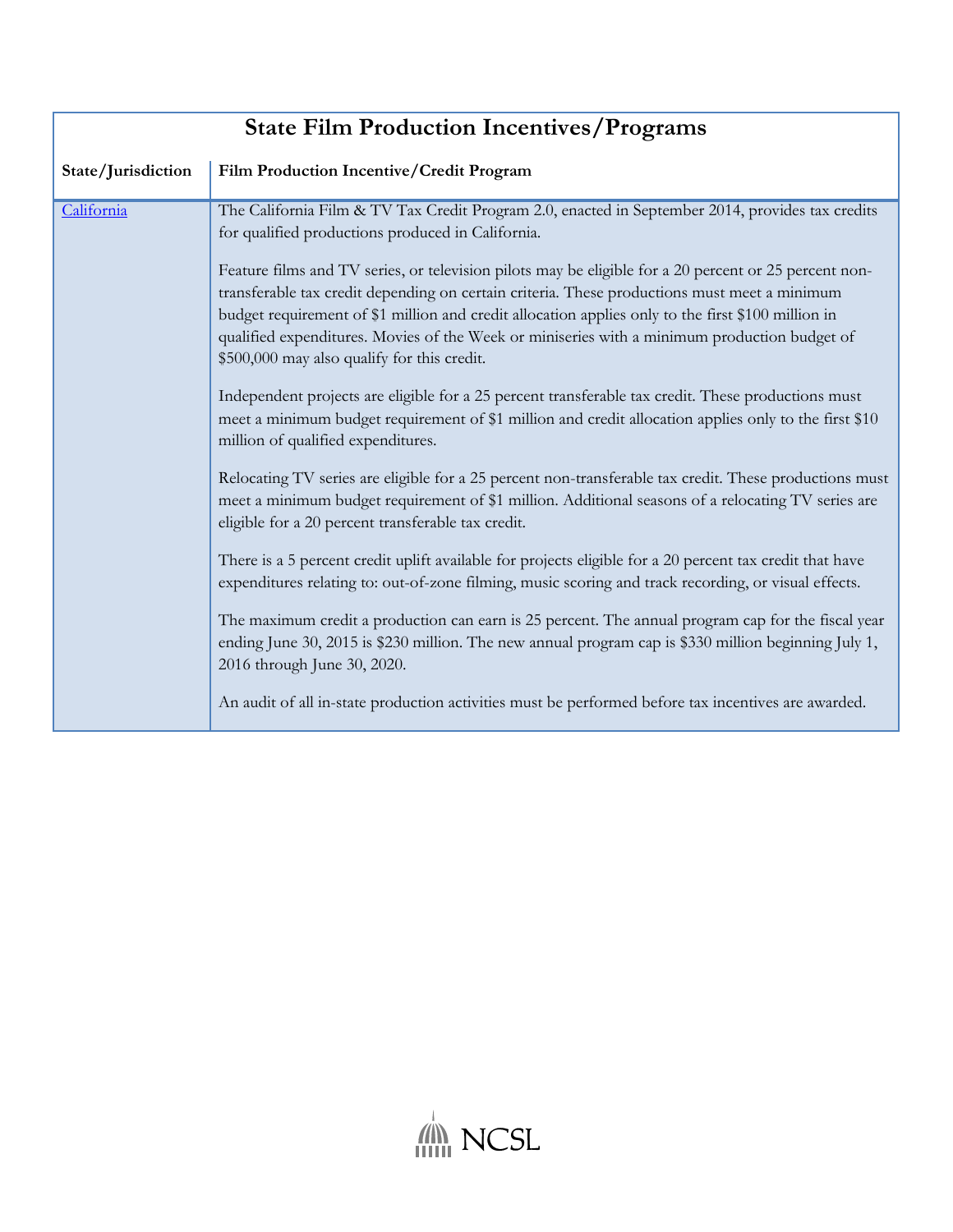| <b>State Film Production Incentives/Programs</b> |                                                                                                                                                                                                                                                                                                                                                                                                                                                                                                                                                                                                                                                                                                                                                                                                            |
|--------------------------------------------------|------------------------------------------------------------------------------------------------------------------------------------------------------------------------------------------------------------------------------------------------------------------------------------------------------------------------------------------------------------------------------------------------------------------------------------------------------------------------------------------------------------------------------------------------------------------------------------------------------------------------------------------------------------------------------------------------------------------------------------------------------------------------------------------------------------|
| State/Jurisdiction                               | Film Production Incentive/Credit Program                                                                                                                                                                                                                                                                                                                                                                                                                                                                                                                                                                                                                                                                                                                                                                   |
| Colorado                                         | The Colorado Film Incentive program offers a 10 percent to 20 percent cash rebate for production<br>costs taking place in the state.                                                                                                                                                                                                                                                                                                                                                                                                                                                                                                                                                                                                                                                                       |
|                                                  | The incentive program covers feature films, television pilots, television series (broadcast and cable),<br>television commercials, music videos, industrials, documentaries, video game design and creation,<br>and other forms of content creation. Bonded productions are eligible to have 100 percent of their<br>projected rebate escrowed up front with the bond company. An additional component is a loan<br>guarantee program in which the state guarantees up to 20 percent of a production budget. This<br>program is only available for film productions. A production may be eligible for both the<br>performance-based incentive and the loan guarantee programs.                                                                                                                             |
|                                                  | To be eligible, a Colorado production company must have qualified local expenditures of at least<br>\$100,000. An out-of-state production company must have at least \$1 million in qualified local<br>expenditures (the exception being television commercials and video game productions, which must<br>have qualified local expenditures of \$250,000). Productions must also hire a workforce (cast and<br>crew) comprised of at least 50 percent Colorado residents.                                                                                                                                                                                                                                                                                                                                  |
|                                                  | The Colorado Film Office must request program funding on an annual basis. For fiscal year 2017-<br>2018, the program was funded at \$1.25 million.<br>An audit of all in-state production activities must be performed before tax incentives are awarded.                                                                                                                                                                                                                                                                                                                                                                                                                                                                                                                                                  |
| Connecticut                                      | In, 2006, General Assembly established tax credits for the production of digital media and motion<br>pictures. The statute was amended in 2007 by Public Act 07-236 and again in 2009 by House Bill<br>6802.                                                                                                                                                                                                                                                                                                                                                                                                                                                                                                                                                                                               |
|                                                  | For income years starting Jan. 1, 2010, the 2009 bill increases the minimum expenditure to \$100,000<br>and makes the credit amount dependent on the production's total expenses or costs. Production<br>companies incurring production expenses or costs between \$100,000 and \$500,000 are eligible for a<br>10 percent credit, between \$500,000 and \$1 million are eligible for a 15 percent credit, and over \$1<br>million continue to be eligible for a 30 percent credit. There is no annual program cap. Starting Jan.<br>1, 2010, compensation for all star-talent featured in a film or digital media production in excess of<br>\$20 million in the aggregate, does not qualify as a production expense and requires that the<br>compensation be subject to Connecticut personal income tax. |
|                                                  | The state also offers a tax credit for infrastructure costs, and exemptions for property, sales and hotel<br>taxes.                                                                                                                                                                                                                                                                                                                                                                                                                                                                                                                                                                                                                                                                                        |
|                                                  | An audit of all in-state production activities must be performed before tax incentives are awarded.                                                                                                                                                                                                                                                                                                                                                                                                                                                                                                                                                                                                                                                                                                        |
| Delaware                                         | No film incentive program. However, the state does not levy a sales tax.                                                                                                                                                                                                                                                                                                                                                                                                                                                                                                                                                                                                                                                                                                                                   |

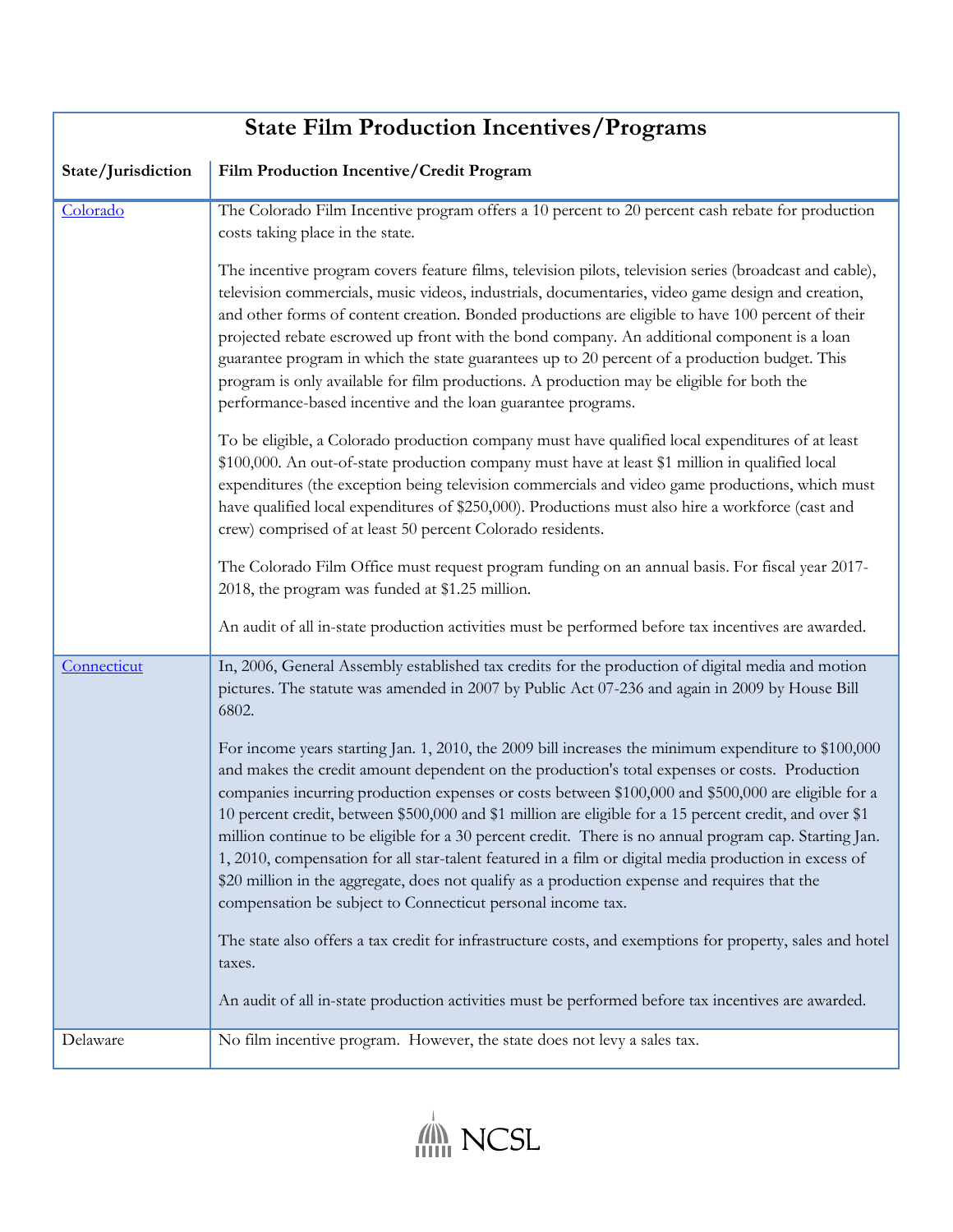| <b>State Film Production Incentives/Programs</b> |                                                                                                                                                                                                                                                                                                                                                                                                                                                                                                                                                                                                                                                                                                                                                                                                                                                                                                                                                                                                                                                                                                               |
|--------------------------------------------------|---------------------------------------------------------------------------------------------------------------------------------------------------------------------------------------------------------------------------------------------------------------------------------------------------------------------------------------------------------------------------------------------------------------------------------------------------------------------------------------------------------------------------------------------------------------------------------------------------------------------------------------------------------------------------------------------------------------------------------------------------------------------------------------------------------------------------------------------------------------------------------------------------------------------------------------------------------------------------------------------------------------------------------------------------------------------------------------------------------------|
| State/Jurisdiction                               | Film Production Incentive/Credit Program                                                                                                                                                                                                                                                                                                                                                                                                                                                                                                                                                                                                                                                                                                                                                                                                                                                                                                                                                                                                                                                                      |
| District of Columbia                             | On March 9, 2016 the District of Columbia Film Television and Entertainment Rebate Act of 2016<br>was enacted, replacing the Film DC Economic Incentive Fund Act of 2006.<br>Qualifying productions can received up to 35 percent of the company's qualified production<br>expenditures that are subject to taxation in the district; 21 percent if expenses are not subject to<br>taxation in the district. 30 percent of the company's qualified personnel expenditures that are subject<br>to taxation in the District; 10 percent if expenses are not subject to taxation in the district. 50 percent<br>of the company's qualified job training expenditures, and 25 percent of the company's base<br>infrastructure investment; provided the facility is used for purposes related to media production or<br>postproduction activities.<br>To qualify, an approved applicant must spend at least \$250,000 in the District of Columbia on<br>qualified expenditures, and not be delinquent in any tax obligation owed to the District of Columbia.<br>The program is funded by an annual appropriation. |
| Florida                                          | This program sunset on June 30, 2016. It has not been renewed.<br>The state does not levy a state income tax. The state provides a sales & use tax exemption for<br>qualified productions on certain production related purchases made in Florida.                                                                                                                                                                                                                                                                                                                                                                                                                                                                                                                                                                                                                                                                                                                                                                                                                                                            |
| Georgia                                          | The Entertainment Industry Investment Act offers an across the board flat, one-time transferrable,<br>tax credit of 20 percent based on a minimum investment of \$500,000 on qualified productions in<br>Georgia. An additional 10 percent Georgia Entertainment Promotion uplift can be earned by<br>including an imbedded animated Georgia logo on approved projects. There is no cap on spending in<br>Georgia.<br>The state also offers a sales & use tax exemption. Qualified companies can get an immediate point-<br>of-purchase sales tax exemption that will save productions up to 8 percent on most below-the-line<br>materials and service purchases or rentals. There is no per-project or annual program cap for film<br>incentives. The program has no sunset date.                                                                                                                                                                                                                                                                                                                            |

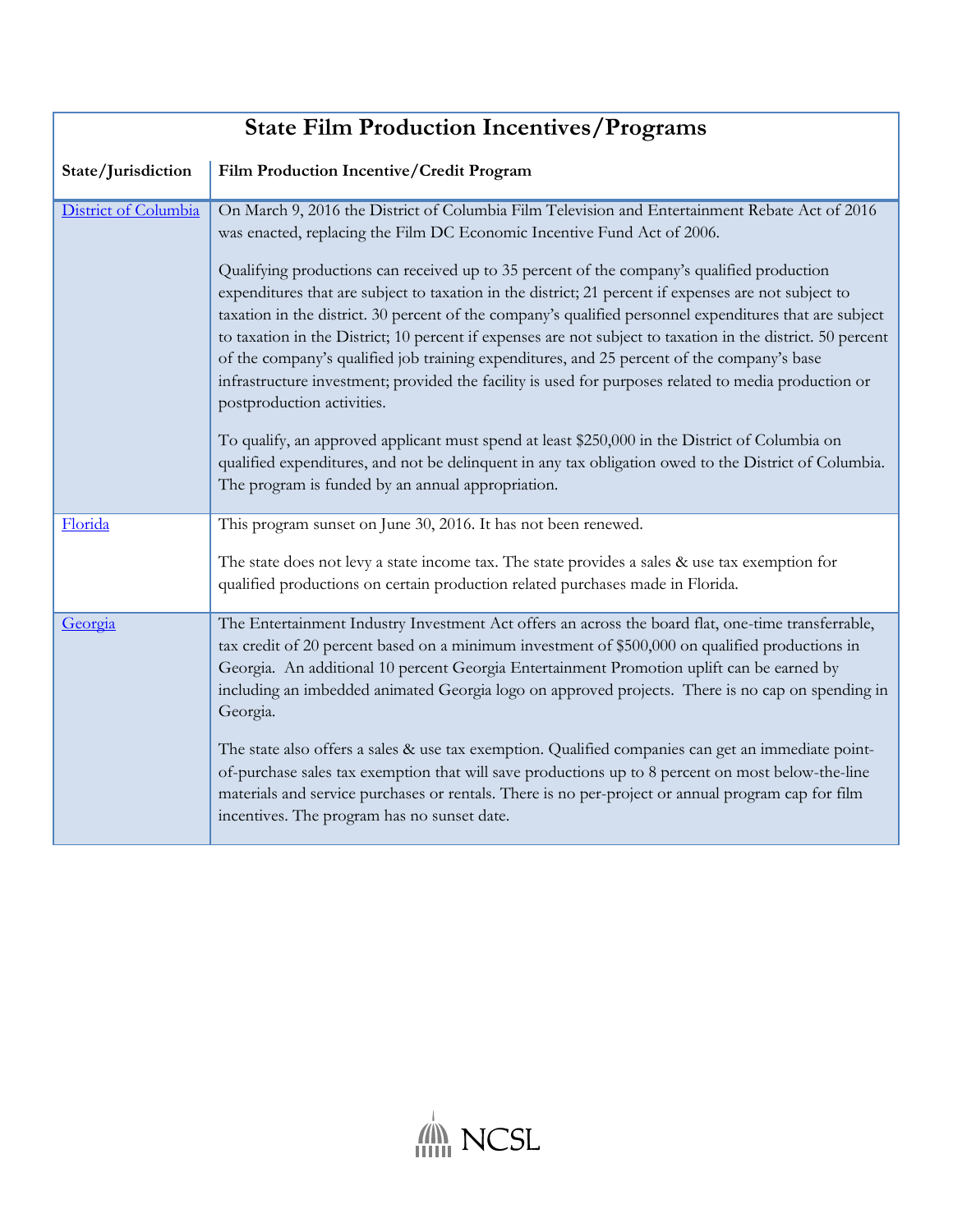| <b>State Film Production Incentives/Programs</b> |                                                                                                                                                                                                                                                                                                                                                                                                                                                                                                                                                                                                                                                                                                                                                                                                                                                                                                                                                                                                                                                                                                                                                                     |
|--------------------------------------------------|---------------------------------------------------------------------------------------------------------------------------------------------------------------------------------------------------------------------------------------------------------------------------------------------------------------------------------------------------------------------------------------------------------------------------------------------------------------------------------------------------------------------------------------------------------------------------------------------------------------------------------------------------------------------------------------------------------------------------------------------------------------------------------------------------------------------------------------------------------------------------------------------------------------------------------------------------------------------------------------------------------------------------------------------------------------------------------------------------------------------------------------------------------------------|
| State/Jurisdiction                               | Film Production Incentive/Credit Program                                                                                                                                                                                                                                                                                                                                                                                                                                                                                                                                                                                                                                                                                                                                                                                                                                                                                                                                                                                                                                                                                                                            |
| Hawaii                                           | Hawaii offers a Motion Picture, Digital Media & Film Production Income Tax Credit. A refundable<br>tax credit based on a production company's Hawaii expenditures while producing a qualified film,<br>television, commercial, or digital media project is available for producers. The credit equals 20<br>percent of qualified production costs incurred on Oahu, and 25 percent on the neighbor islands (Big<br>Island, Kauai, Lanai, Maui, Molokai). There is a minimum in-state spending requirement of at least<br>\$200,000. Additionally, the state has a Royalties Tax Exemption. Royalties derived from performing<br>arts products are excluded from a Hawaii taxpayer's income and not subject to state income tax.<br>The per production cap is \$15 million. The annual program cap is \$35 million. However, if the total<br>amount of credits applied for in any particular year exceeds the annual program cap, the excess shall<br>be treated as having been applied for the subsequent year and shall be claimed in such year; provided<br>no excess is allowed to be claimed after Dec. 31, 2025. The program is set to sunset on Jan. 1, 2026. |
| Idaho                                            | Program is not currently funded. Most cities do not require film permits.                                                                                                                                                                                                                                                                                                                                                                                                                                                                                                                                                                                                                                                                                                                                                                                                                                                                                                                                                                                                                                                                                           |
| <b>Illinois</b>                                  | In 2008, the General Assembly passed the Film Production Tax Credit Act, which offers producers a<br>transferrable credit of 30 percent of all qualified expenditures, including post-production, and will<br>not sunset until 2021 (it is renewable in five-year increments after 2021). The tax credit also aims to<br>stimulate diversity in production hiring. There is no per-project or annual program cap. Benefits<br>include:<br>30 percent of the qualified Illinois Production Spending.<br>30 percent credit on Illinois salaries up to \$100,000 per worker.<br>Tax credit can be carried forward five years from when originally issued by Illinois Film<br>Office.<br>Applicants will receive an additional 15 percent tax credit on salaries of individuals that live<br>in an economically disadvantaged area. Areas with an unemployment rate at least 150<br>percent of the state's annual average.<br>Illinois includes a diversity provision as part of the application for the accredited production<br>certificate.<br>An audit of all in-state production activities must be performed before tax incentives are awarded.                   |
| Indiana                                          | No film incentive program. Accommodation stays of thirty (30) days or more may be exempt from<br>the County Innkeeper's Tax.                                                                                                                                                                                                                                                                                                                                                                                                                                                                                                                                                                                                                                                                                                                                                                                                                                                                                                                                                                                                                                        |
| <u>Iowa</u>                                      | No film incentive program. However, in 2013, Iowa reestablished a film office, "Produce Iowa."                                                                                                                                                                                                                                                                                                                                                                                                                                                                                                                                                                                                                                                                                                                                                                                                                                                                                                                                                                                                                                                                      |
| Kansas                                           | No film incentive program.                                                                                                                                                                                                                                                                                                                                                                                                                                                                                                                                                                                                                                                                                                                                                                                                                                                                                                                                                                                                                                                                                                                                          |

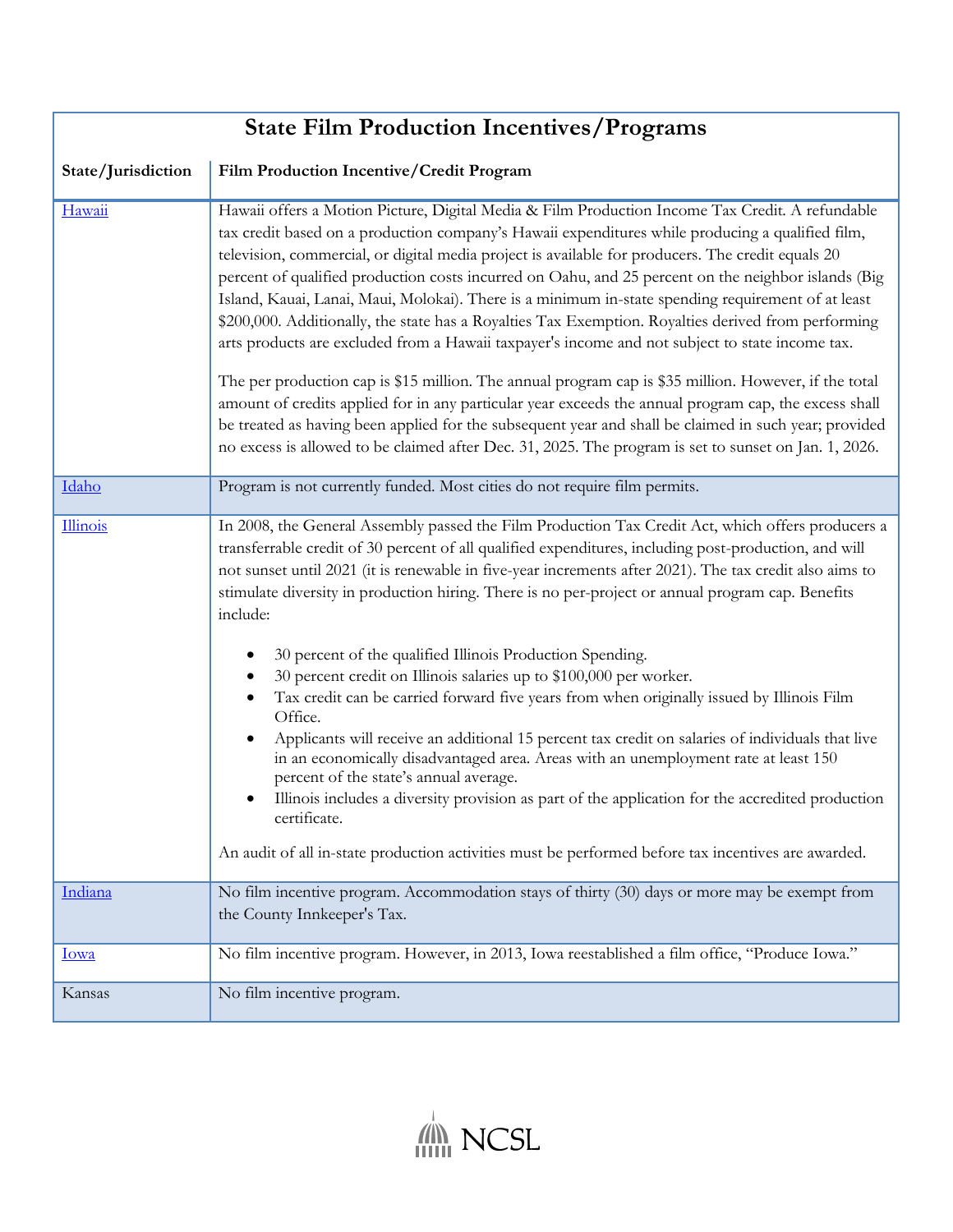| <b>State Film Production Incentives/Programs</b> |                                                                                                                                                                                                                                                                                                                                                                                                                                                                                                                                       |
|--------------------------------------------------|---------------------------------------------------------------------------------------------------------------------------------------------------------------------------------------------------------------------------------------------------------------------------------------------------------------------------------------------------------------------------------------------------------------------------------------------------------------------------------------------------------------------------------------|
| State/Jurisdiction                               | Film Production Incentive/Credit Program                                                                                                                                                                                                                                                                                                                                                                                                                                                                                              |
| Kentucky                                         | As of Jan. 1, 2015 Kentucky increased tax incentives for film production. Qualified productions can<br>take advantage of a refundable income tax credit of up to 30 percent of approved expenditures, 35<br>percent incentive for Kentucky resident labor and 30 percent of non-resident labor, or; 35 percent<br>incentive for filming in an enhanced incentive county. There is currently no program cap.                                                                                                                           |
|                                                  | Film production incentives are available to companies that spend at least \$250,000 to produce feature<br>films or television shows in Kentucky. Commercials are eligible with required expenditures of<br>\$100,000.                                                                                                                                                                                                                                                                                                                 |
|                                                  | Documentaries and Broadway productions are eligible with an expenditure minimum of \$20,000, for<br>a Kentucky-based company the threshold would be \$10,000.                                                                                                                                                                                                                                                                                                                                                                         |
|                                                  | There is also a sales and use tax exemption and a hotel tax exemption for qualified productions and<br>certain production related purchases made in Kentucky.                                                                                                                                                                                                                                                                                                                                                                         |
| Louisiana                                        | Louisiana revised its film incentive program as of June 30, 2017, making a number of changes.                                                                                                                                                                                                                                                                                                                                                                                                                                         |
|                                                  | The state provides up to a 40 percent tax credit (25 percent base credit; 10 percent increase for<br>Louisiana screenplay productions, 5 percent increase if outside of the New Orleans Metro Statistical<br>Area).                                                                                                                                                                                                                                                                                                                   |
|                                                  | There is a \$50,000 minimum in-state expenditure requirement for Louisiana screenplay<br>$\bullet$<br>productions, and a \$300,000 minimum in-state expenditure requirement for all other eligible<br>productions.<br>The maximum amount of credits that can be issued is \$150 million per fiscal year.<br>$\bullet$<br>The maximum amount of credits that can be claimed is \$180 million per fiscal year. These<br>$\bullet$<br>are credits that were previously issued and are now being claimed on a production's tax<br>return. |
|                                                  | Tax credits may be used to offset personal or corporate income tax liability in Louisiana.<br>Tax credits may be transferred back to the state for 90 percent of face value (although a 2<br>percent transfer fee results in an 88 percent net).                                                                                                                                                                                                                                                                                      |
|                                                  | The state also offers a digital interactive media and software development refundable tax credit for<br>products such as digital media and games, web-based and mobile applications, interactive devices and<br>consoles, etc.                                                                                                                                                                                                                                                                                                        |
|                                                  | An audit of all in-state production activities must be performed before tax incentives are awarded.                                                                                                                                                                                                                                                                                                                                                                                                                                   |

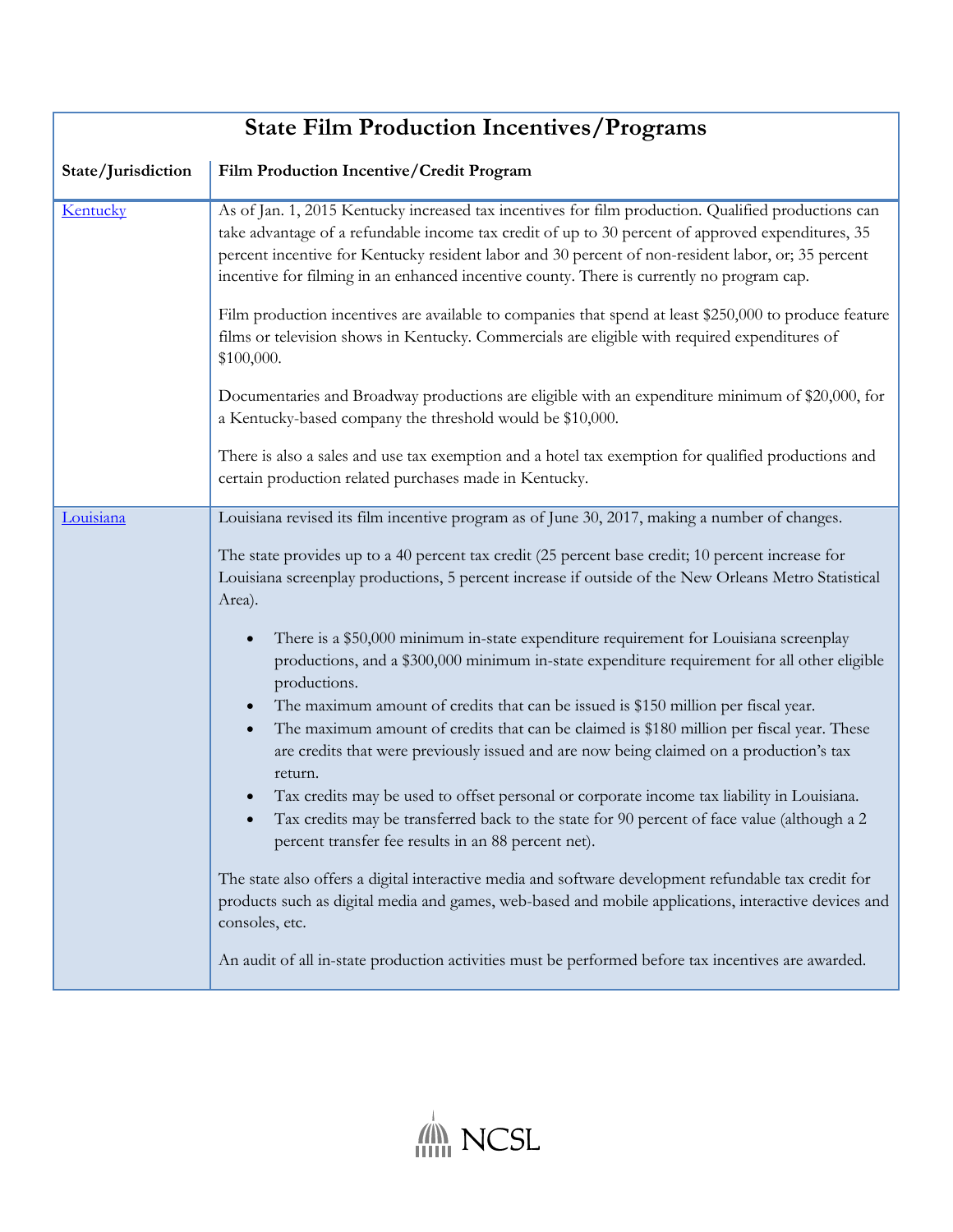| <b>State Film Production Incentives/Programs</b> |                                                                                                                                                                                                                                                                                                                                                                                                                                                                                                                                                                                                                                                                                                                                                                                                                                                                                                                                                  |
|--------------------------------------------------|--------------------------------------------------------------------------------------------------------------------------------------------------------------------------------------------------------------------------------------------------------------------------------------------------------------------------------------------------------------------------------------------------------------------------------------------------------------------------------------------------------------------------------------------------------------------------------------------------------------------------------------------------------------------------------------------------------------------------------------------------------------------------------------------------------------------------------------------------------------------------------------------------------------------------------------------------|
| State/Jurisdiction                               | Film Production Incentive/Credit Program                                                                                                                                                                                                                                                                                                                                                                                                                                                                                                                                                                                                                                                                                                                                                                                                                                                                                                         |
| Maine                                            | The state's film incentive program includes: a wage-tax rebate plan (the program offers producers of<br>a certified media production or productions a partial reimbursement of eligible employee wages).<br>Generally, companies are reimbursed 10 percent of the amount paid as wages for non-Maine<br>residents and 12 percent of the amount paid as wages for Maine residents. Additionally, productions<br>may qualify for an additional 5 percent non-transferrable, non-refundable tax credit on non-wage<br>production expenses. The minimum qualified spend is \$75,000.<br>Maine also offers no state sales taxes on most production items, reimbursement on lodging taxes for<br>long-term stays, and no state sales tax on purchases of most fuel and electricity for productions. This                                                                                                                                               |
|                                                  | program has no sunset date and no annual or project caps.                                                                                                                                                                                                                                                                                                                                                                                                                                                                                                                                                                                                                                                                                                                                                                                                                                                                                        |
| Maryland                                         | A film production entity may receive a refundable income tax credit of up to 25 percent of qualified<br>direct costs for a production activity. A television series may receive a credit of up to 27 percent of<br>qualified direct costs. The total direct costs may not include any salary, wages or "other<br>compensation" of an individual who receives more than \$500,000 for personal services in connection<br>with the film production activity.<br>To qualify, the production must incur at least \$500,000 in total direct costs in the state and at least 50<br>percent of the production's filming must occur in Maryland. In addition, the production must have<br>nationwide distribution.<br>An audit of all in-state production activities must be performed before tax incentives are awarded.<br>Effective July 1, 2015, the program sunset date of June 30, 2019 has been repealed. Funding for the                         |
|                                                  | program is subject to an annual appropriation by the state legislature. The incentive program was<br>funded at \$5 million for fiscal year 2018.                                                                                                                                                                                                                                                                                                                                                                                                                                                                                                                                                                                                                                                                                                                                                                                                 |
| Massachusetts                                    | Film producers are eligible for a 25 percent production credit, a 25 percent payroll credit, and a sales<br>tax exemption. Any project that spends more than \$50,000 in Massachusetts qualifies for the payroll<br>credit. Spending more than 50 percent of total budget or filming at least 50 percent of the principal<br>photography days in Massachusetts makes the project eligible for the production credit and a sales<br>tax exemption. There are no annual or project caps, no residency requirements, and no extended<br>schedule of credit payouts. The purchase of tangible personal property, including meals are eligible<br>for a sales tax exemption. Unused tax credits can be carried forward for up to 5 years and are<br>transferrable. Unused credits can be cashed out with the Commonwealth of Massachusetts at 90<br>percent of face value after satisfying tax liabilities, or can be transferred at the market rate. |
| Michigan                                         | No longer offers Incentive Program as of July 10, 2015. The Michigan Film & Digital Media Office<br>is still open.                                                                                                                                                                                                                                                                                                                                                                                                                                                                                                                                                                                                                                                                                                                                                                                                                               |

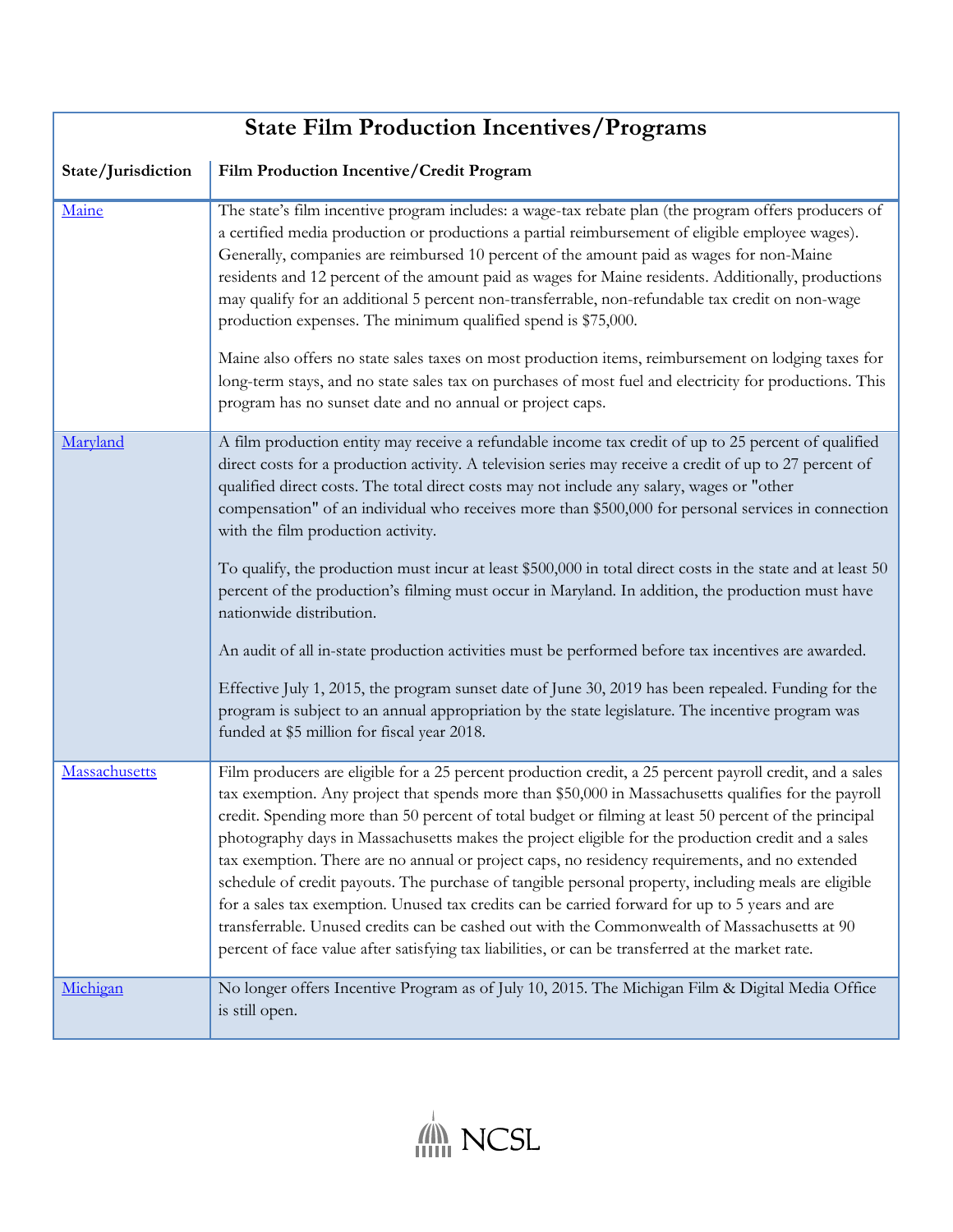| <b>State Film Production Incentives/Programs</b> |                                                                                                                                                                                                                                                                                                                                                                                                                                                                                                                                                                                                                                                                                                                                                                                                                                |
|--------------------------------------------------|--------------------------------------------------------------------------------------------------------------------------------------------------------------------------------------------------------------------------------------------------------------------------------------------------------------------------------------------------------------------------------------------------------------------------------------------------------------------------------------------------------------------------------------------------------------------------------------------------------------------------------------------------------------------------------------------------------------------------------------------------------------------------------------------------------------------------------|
| State/Jurisdiction                               | Film Production Incentive/Credit Program                                                                                                                                                                                                                                                                                                                                                                                                                                                                                                                                                                                                                                                                                                                                                                                       |
| Minnesota                                        | The state has a program titled Snowbate, Minnesota's Film Jobs Production Program. This is a cash<br>reimbursement of 20 to 25 percent of Minnesota production expenditures. The incentive is available<br>to qualified feature films, documentaries, TV pilots, programs or series, TV commercials music<br>videos, Internet and post production.                                                                                                                                                                                                                                                                                                                                                                                                                                                                             |
|                                                  | To receive a 20 percent reimbursement a qualified production must spend at least \$100,000<br>in Minnesota.<br>To receive a 25 percent reimbursement a qualified production must spend \$1 million in<br>$\bullet$<br>Minnesota, or shoot a minimum of 60 percent of days outside of the metro area spending at<br>least \$100,000 in Minnesota.                                                                                                                                                                                                                                                                                                                                                                                                                                                                               |
|                                                  | Also, the state offers a commercial sales tax exemption for expenditures for TV commercial<br>production and post-production are exempt from Minnesota sales tax. Lastly, the state has a<br>hotel/lodging tax exemption in which all production personnel who stay in a hotel or other lodging<br>under a lease agreement for 30 days or longer are exempt from state lodging tax.                                                                                                                                                                                                                                                                                                                                                                                                                                            |
| Mississippi                                      | The Mississippi Motion Picture Incentive Program provides a cash rebate on eligible expenditures<br>and payroll and provides sales and use tax reductions on eligible rentals/purchases. This program is<br>available for nationally distributed motion pictures, television programs, DVDs, documentaries, short<br>films, commercials, video games, including animation and production utilizing new technology.<br>National distribution includes theatrical, broadcast, direct to DVD/video, festival screening,<br>streaming video, and Internet delivery.                                                                                                                                                                                                                                                                |
|                                                  | Under the Mississippi Investment Rebate, a production is eligible for a 25 percent rebate on their<br>base investment. Additionally, there is a 30 percent Resident Payroll Rebate and a 25 percent Non-<br>Resident Payroll Rebate. A production is eligible for an additional 5 percent rebate on salaries paid to<br>veterans. Qualifying production equipment used directly in the filming/editing of project will be<br>taxed at a reduced rate of 1.5 percent. There is a \$50,000 minimum Mississippi investment (local<br>spend) per project. There is a \$10 million project rebate cap. There is a \$20 million annual rebate cap.<br>There is no minimum requirement for production days or percentage of production spend. At least<br>20 percent of the production crew on payroll must be Mississippi residents. |
|                                                  | The Mississippi Department of Revenue will audit all expenditures prior to awarding the rebate.                                                                                                                                                                                                                                                                                                                                                                                                                                                                                                                                                                                                                                                                                                                                |
| Missouri                                         | The state has no film incentive program.<br>Kansas City Film Development Program created a Local Film Rebate Incentive of up to 10 percent                                                                                                                                                                                                                                                                                                                                                                                                                                                                                                                                                                                                                                                                                     |
|                                                  | for qualified productions. There is no per-project cap, and projects are considered on a first come,<br>first serve basis as funds are available.                                                                                                                                                                                                                                                                                                                                                                                                                                                                                                                                                                                                                                                                              |

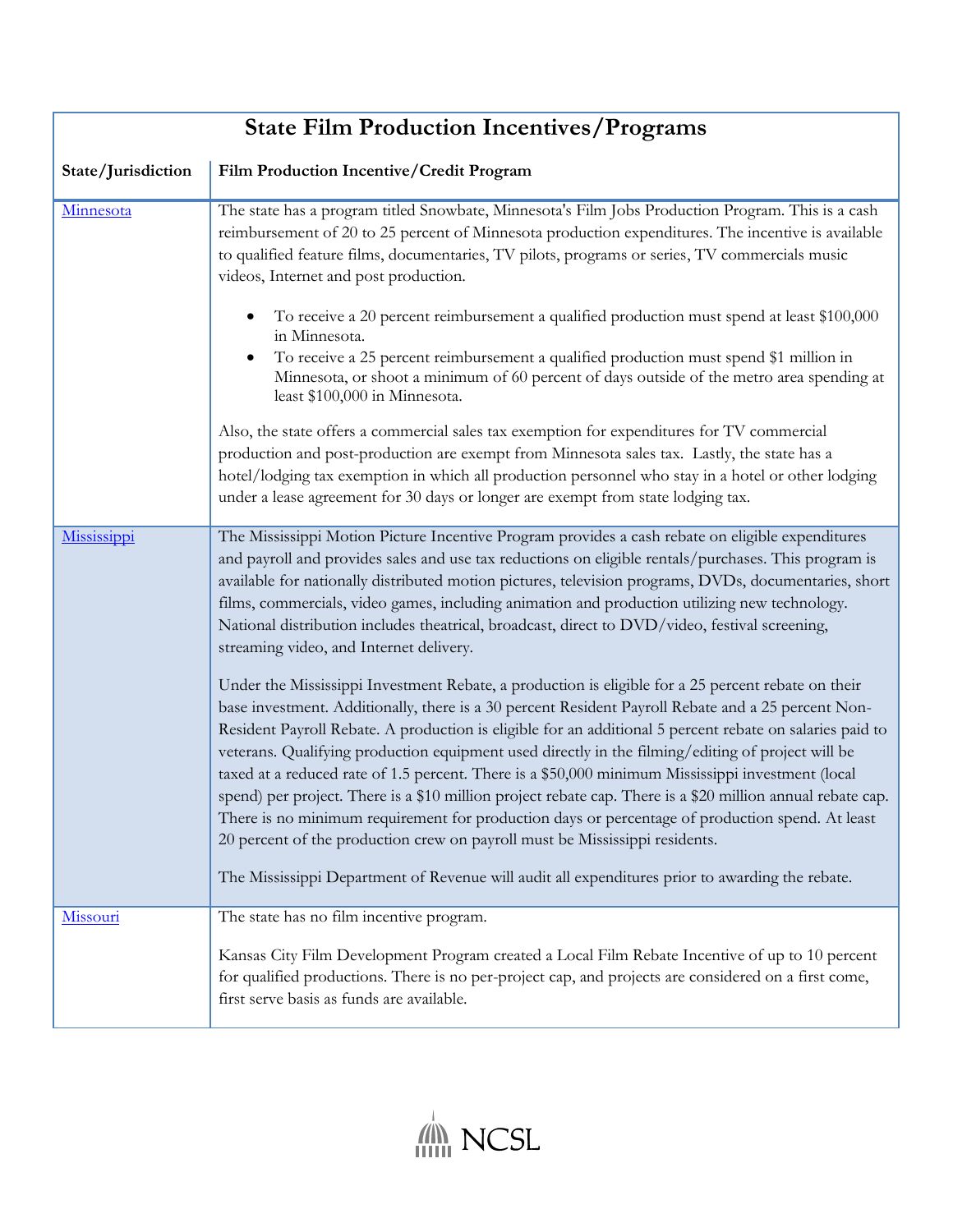| <b>State Film Production Incentives/Programs</b> |                                                                                                                                                                                                                                                                                                                                                                                                                                                                                                                      |
|--------------------------------------------------|----------------------------------------------------------------------------------------------------------------------------------------------------------------------------------------------------------------------------------------------------------------------------------------------------------------------------------------------------------------------------------------------------------------------------------------------------------------------------------------------------------------------|
| State/Jurisdiction                               | Film Production Incentive/Credit Program                                                                                                                                                                                                                                                                                                                                                                                                                                                                             |
| Montana                                          | The state's tax incentive package expired on Jan. 1, 2015.                                                                                                                                                                                                                                                                                                                                                                                                                                                           |
|                                                  | The Big Sky Grant Program remains with a program cap of \$1 million per fiscal year. Productions<br>are eligible for a grant allocation when in-state spend exceeds \$300,000 and shoots at least 50 percent<br>of principal photography in Montana. There are additional allocations of up to \$50,000 for Resident<br>Filmmaker Grants, and Development Grants to promote Montana centric content.                                                                                                                 |
|                                                  | The allocation amount is determined based on an evaluation of all of the project elements. The<br>Montana Film Office will not disclose the award until principal photography is completed and a CPA<br>review of the film budget has been completed.                                                                                                                                                                                                                                                                |
|                                                  | Also, there is no state sales tax and production companies staying longer than 30 days at the same<br>hotel/motel are exempt from the 7 percent bed tax.                                                                                                                                                                                                                                                                                                                                                             |
| Nebraska                                         | No film incentive program. Sales and lodging taxes are exempt for stays of 30 days or more.                                                                                                                                                                                                                                                                                                                                                                                                                          |
|                                                  | There are some Nebraska municipalities that offer local incentives for film and TV production.                                                                                                                                                                                                                                                                                                                                                                                                                       |
| Nevada                                           | Effective July 1, 2017, qualifying productions that spend 60 percent in-state, and spend at least<br>\$500,000 are eligible to receive a transferable tax credit of up to 25 percent on cumulative qualified<br>production costs. Tax credit can be carried forward up to four years after the credits are issued.<br>There is a project cap of \$6 million and a program funding cap of \$10 million. The program requires<br>an audit before credits are awarded. Additionally, Nevada has no personal income tax. |
| <b>New Hampshire</b>                             | No film incentive program. The state has no sales and use, or broad base personal income taxes.                                                                                                                                                                                                                                                                                                                                                                                                                      |
| <b>New Jersey</b>                                | No film incentive program. Certain tangible property used directly and primarily in the production of<br>films and television programs is also exempt from New Jersey's 7 percent sales tax.                                                                                                                                                                                                                                                                                                                         |

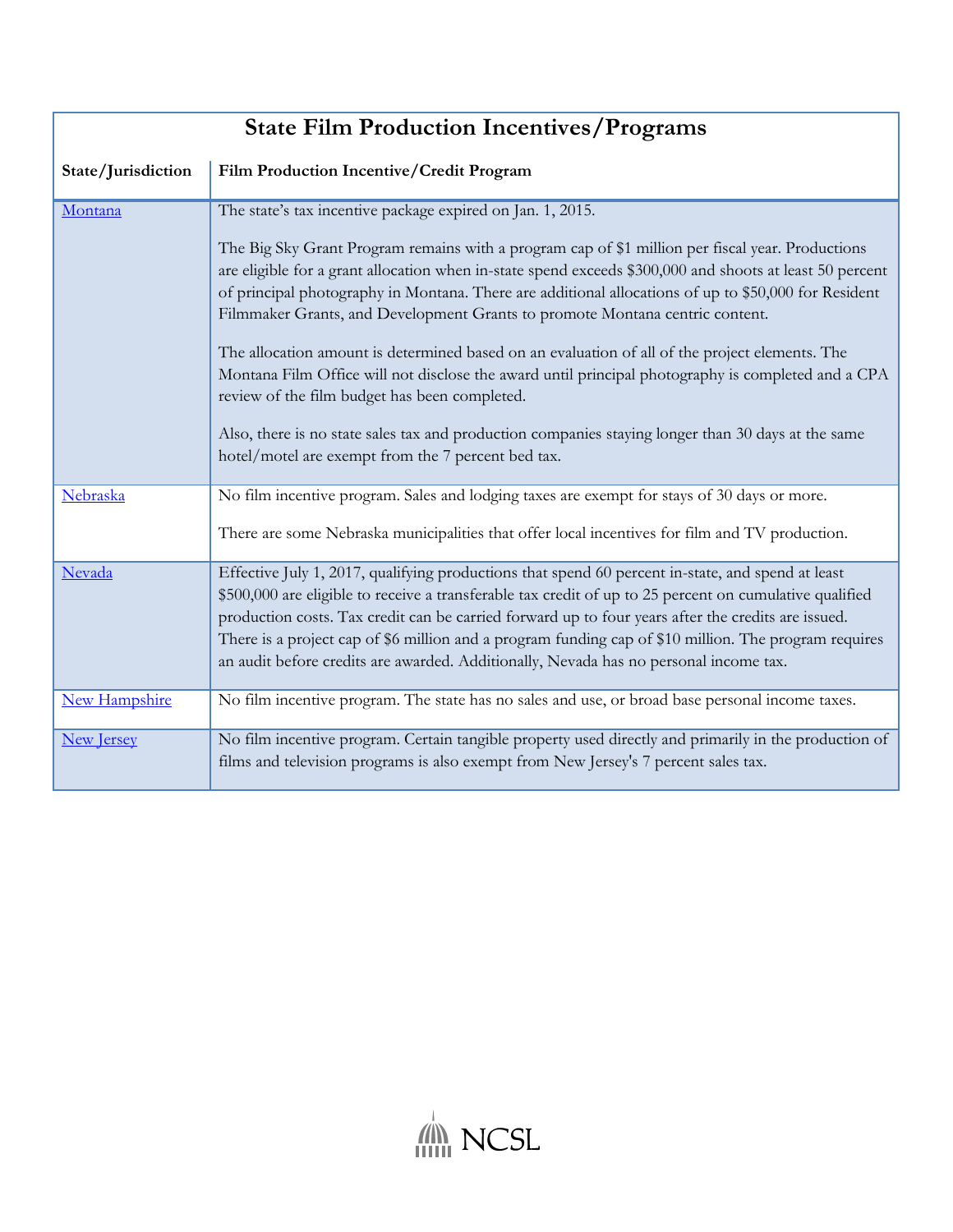| <b>State Film Production Incentives/Programs</b> |                                                                                                                                                                                                                                                                                                                                                                                                                                                                                                                                                                                                                                                                                                                                                                                                                          |
|--------------------------------------------------|--------------------------------------------------------------------------------------------------------------------------------------------------------------------------------------------------------------------------------------------------------------------------------------------------------------------------------------------------------------------------------------------------------------------------------------------------------------------------------------------------------------------------------------------------------------------------------------------------------------------------------------------------------------------------------------------------------------------------------------------------------------------------------------------------------------------------|
| State/Jurisdiction                               | Film Production Incentive/Credit Program                                                                                                                                                                                                                                                                                                                                                                                                                                                                                                                                                                                                                                                                                                                                                                                 |
| <b>New Mexico</b>                                | New Mexico offers a 25 percent refundable tax credit on all direct production expenditures, that are<br>subject to taxation by the State of New Mexico. It applies to feature films, independent films,<br>television, regional and national commercials, documentaries, video games and post-production<br>services rendered in New Mexico. There is no minimum budget or spend to participate. Non-<br>resident actors and stunt performers will also qualify under a separate tax structure.<br>An additional 5 percent credit is available for either (1) direct production expenditures for qualifying<br>television series; or (2) standalone TV pilots when documentation is included showing the intention<br>for the series to be produced in New Mexico upon "pick-up; or (3) payments to off-camera residents |
|                                                  | for services during production in New Mexico if a production utilizes a qualifying production facility<br>for a minimum of 10 or 15 days of principal photography.                                                                                                                                                                                                                                                                                                                                                                                                                                                                                                                                                                                                                                                       |
|                                                  | New Mexico also offers the Film Crew Advancement Program, which is an incentive for production<br>companies to help create more job opportunities for New Mexican film and television crew<br>professionals. A production company is reimbursed 50 percent of a participant's wages for up to<br>1,040 hours physically worked by the qualifying crew member in a specialized craft position.                                                                                                                                                                                                                                                                                                                                                                                                                            |
|                                                  | Also, as an incentive, the state will issue a certificate which is presented at the point of sale and no<br>gross receipts tax is charged. This incentive cannot be used in conjunction with the 25 percent tax<br>rebate. In 2011, the legislature placed a \$50 million cap on film production credits and staggered<br>payment schedules over two or three years.                                                                                                                                                                                                                                                                                                                                                                                                                                                     |
|                                                  | A tax credit of \$5 million or more requires an external audit by a CPA firm.                                                                                                                                                                                                                                                                                                                                                                                                                                                                                                                                                                                                                                                                                                                                            |

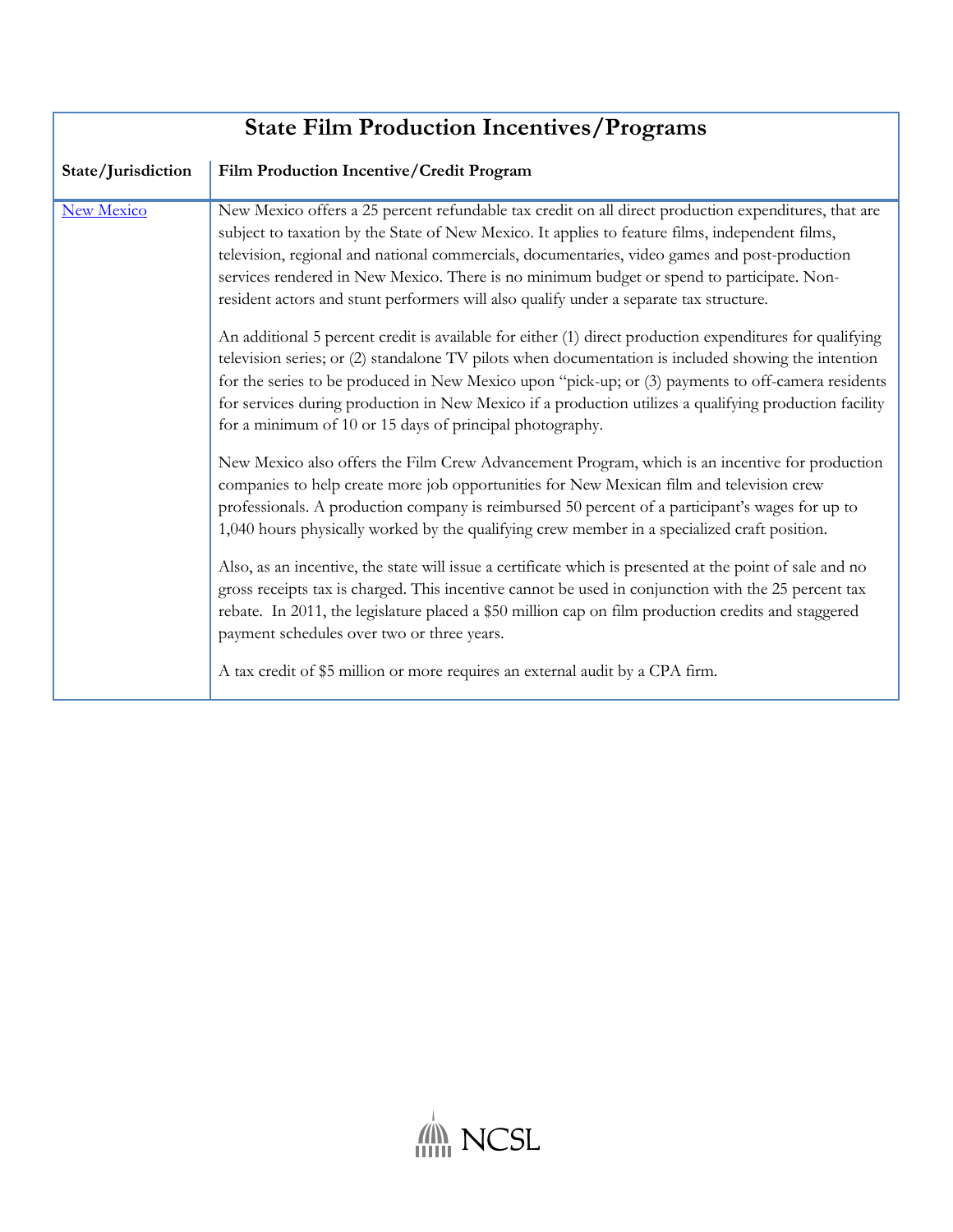| <b>State Film Production Incentives/Programs</b> |                                                                                                                                                                                                                                                                                                                                                                                                                                                                                                                                                                                                                                                  |
|--------------------------------------------------|--------------------------------------------------------------------------------------------------------------------------------------------------------------------------------------------------------------------------------------------------------------------------------------------------------------------------------------------------------------------------------------------------------------------------------------------------------------------------------------------------------------------------------------------------------------------------------------------------------------------------------------------------|
| State/Jurisdiction                               | Film Production Incentive/Credit Program                                                                                                                                                                                                                                                                                                                                                                                                                                                                                                                                                                                                         |
| <b>New York</b>                                  | The state offers a Film Production Credit of a 30 percent fully-refundable tax credit on qualified<br>production and post-production costs while filming in the state. For the period through 2022,<br>production budgets over \$500,000 can receive an additional 10 percent credit for qualified labor<br>expenses incurred in certain New York counties outside of the NYC metro district. This additional<br>10 percent credit is capped at \$5 million per year. Feature films and television series that film a<br>substantial portion of their project in the state are eligible for credits. The program is capped at \$420<br>per year. |
|                                                  | Of the \$420 million in refundable tax credits allocated to the program, \$25 million is set aside for<br>post-production projects. A 30 percent post production tax credit is available, and an additional five<br>percent is available for costs incurred in Upstate NY, outside the NYC metro district. For the period<br>2015-2022, productions with budgets over \$500,000 can receive an additional 10 percent credit on<br>qualified labor expenses incurred in the certain New York counties.                                                                                                                                            |
|                                                  | Refundable tax credits up to \$7 million per year are available for qualified commercials with added<br>incentives for companies increasing volume of work in New York are available.                                                                                                                                                                                                                                                                                                                                                                                                                                                            |
|                                                  | There is also a film investment tax credit of up to five percent on investments in construction and<br>upgrades to qualified film production facilities plus employment incentive tax credits for two<br>additional years. Film production activities/expenses that are exempt from New York State sales tax.                                                                                                                                                                                                                                                                                                                                    |
|                                                  | An audit of all in-state production activities must be performed before tax incentives are awarded.                                                                                                                                                                                                                                                                                                                                                                                                                                                                                                                                              |
|                                                  | New York City also offers commercial rent and sales tax exemptions for in-city theatrical<br>productions.                                                                                                                                                                                                                                                                                                                                                                                                                                                                                                                                        |
| <b>North Carolina</b>                            | No film incentive program as of Jan. 1, 2015.                                                                                                                                                                                                                                                                                                                                                                                                                                                                                                                                                                                                    |
|                                                  | The incentive program was replaced with the North Carolina Film and Entertainment Grant<br>Program. The grant will serve as a rebate of up to 25 percent on qualified expenses/purchases of<br>productions. The minimum expenditure to qualify is \$1,000,000 per episode for television series, \$5<br>million for feature-length films, and \$250,000 for commercials. The project cap is \$9 million for<br>television series per season, \$5 million for feature-length films, and \$250,000 for commercials.                                                                                                                                |
|                                                  | The legislature designated \$34 million in film incentives available as of July 1, 2017, and \$31 million<br>for the 2018-2019 fiscal year. This funding was designated as recurring, and the program's sunset<br>date was eliminated.                                                                                                                                                                                                                                                                                                                                                                                                           |
|                                                  | An audit of all in-state production activities must be performed before tax incentives are awarded.                                                                                                                                                                                                                                                                                                                                                                                                                                                                                                                                              |

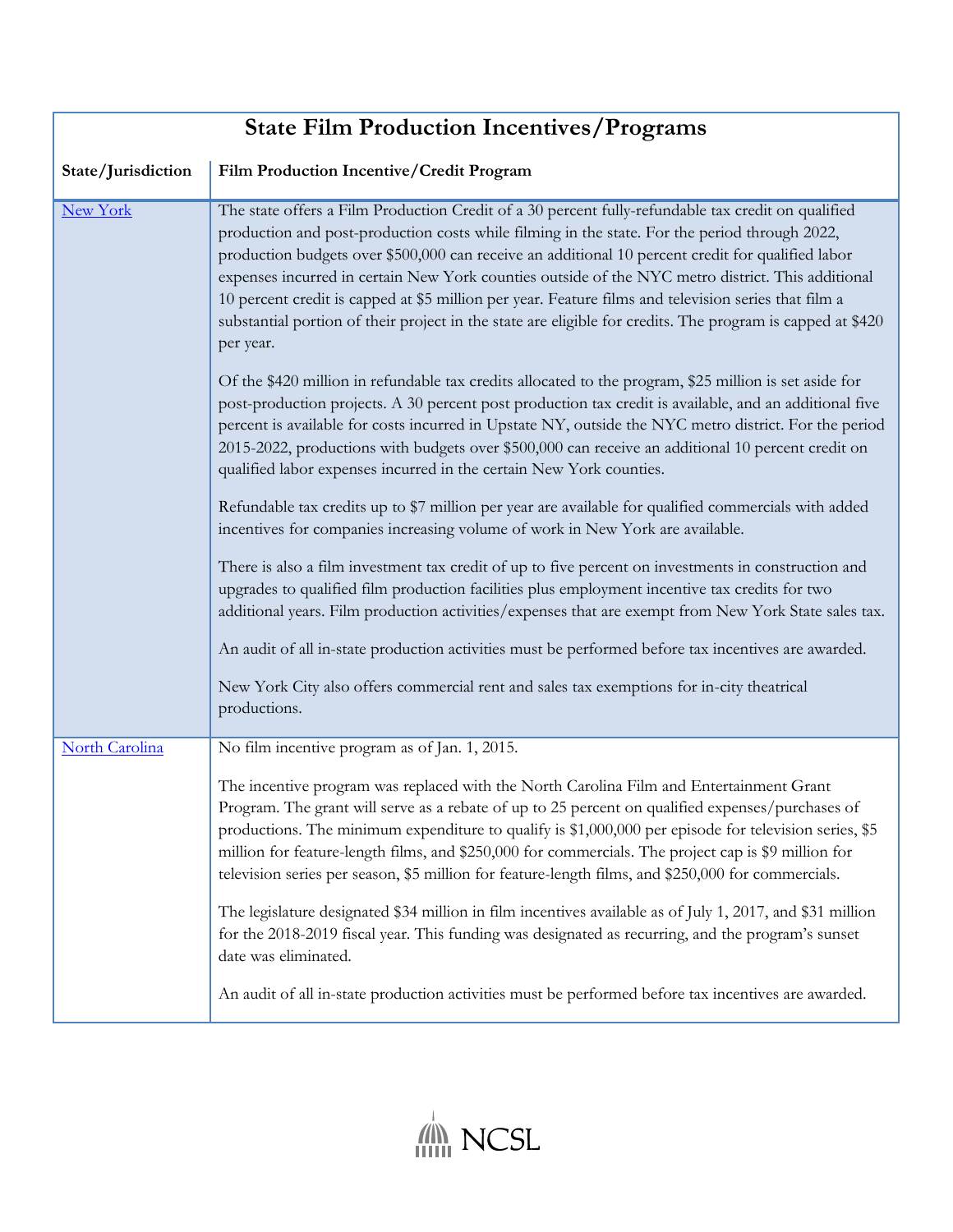| <b>State Film Production Incentives/Programs</b> |                                                                                                                                                                                                                                                                                                                                                                                                                                                                                                                                                                                                                                                                                                                                                                                                                                                                                                                                                                                                                                                                                                                                                                                                                                                                                                                                                                                                                                                                                                                                                                                                |
|--------------------------------------------------|------------------------------------------------------------------------------------------------------------------------------------------------------------------------------------------------------------------------------------------------------------------------------------------------------------------------------------------------------------------------------------------------------------------------------------------------------------------------------------------------------------------------------------------------------------------------------------------------------------------------------------------------------------------------------------------------------------------------------------------------------------------------------------------------------------------------------------------------------------------------------------------------------------------------------------------------------------------------------------------------------------------------------------------------------------------------------------------------------------------------------------------------------------------------------------------------------------------------------------------------------------------------------------------------------------------------------------------------------------------------------------------------------------------------------------------------------------------------------------------------------------------------------------------------------------------------------------------------|
| State/Jurisdiction                               | Film Production Incentive/Credit Program                                                                                                                                                                                                                                                                                                                                                                                                                                                                                                                                                                                                                                                                                                                                                                                                                                                                                                                                                                                                                                                                                                                                                                                                                                                                                                                                                                                                                                                                                                                                                       |
| North Dakota                                     | North Dakota does not have a film incentive program.<br>However, film companies may qualify for an income tax exemption. The income tax exemption is<br>available to "primary sector businesses which add value to a product, process or service which creates<br>new wealth." This exemption requires approval by the State Board of Equalization.                                                                                                                                                                                                                                                                                                                                                                                                                                                                                                                                                                                                                                                                                                                                                                                                                                                                                                                                                                                                                                                                                                                                                                                                                                            |
| Ohio                                             | Ohio maintains a 30 percent refundable, transferable tax credit on production cast and crew wages,<br>plus other eligible in-state spending. To be eligible, productions must spend a minimum of \$300,000<br>per project in the state of Ohio. There are \$40 million in credits available each fiscal year. Tax credits<br>not used in the prior fiscal year will roll over into credits available for the following fiscal year.<br>In order to receive tax credit, an applicant must pay a non-refundable application fee in an amount<br>equal to one percent of the estimated value of the credit, up to a maximum of \$10,000.<br>An independent audit of all in-state production activities must be performed before tax incentives are<br>awarded.                                                                                                                                                                                                                                                                                                                                                                                                                                                                                                                                                                                                                                                                                                                                                                                                                                    |
| Oklahoma                                         | The Oklahoma Film Enhancement Rebate Program offers a cash rebate of 35 percent of<br>expenditures to qualifying companies filming in the state. An additional 2 percent can be obtained if<br>a minimum of \$20,000 is spent on music that has been recorded in Oklahoma by an Oklahoman, or<br>on Oklahoma music production costs, for a maximum credit of 37 percent. The minimum budget<br>for the project is \$50,000, with a minimum of \$25,000 spent in Oklahoma. There is no project cap<br>but the program is capped at \$4 million per year. Film, television and commercial productions may<br>qualify. This rebate has a sunset date of July 1, 2024.<br>The state also offers state income tax credits to investors building film or music production facilities<br>in the state through its Tax Credit for Construction of Oklahoma Film & Music Facilities.<br>An audit of all in-state production activities must be performed before tax incentives are awarded.<br>Lastly, there is the Point of Purchase (POP) Tax Exemption for qualified productions on sales taxes<br>paid for property or services to be used in productions. There is no minimum budget or expenditure<br>requirement to take advantage of this incentive. The state's current sales tax is 4.5 percent. Local<br>taxes, which vary from city to city and county to county, average between 3 percent and 4 percent.<br>The POP tax exemption cannot be used in conjunction with the 35 to 37 percent rebate.<br>An independent audit of the rebate claim is required for all pre-qualified projects. |

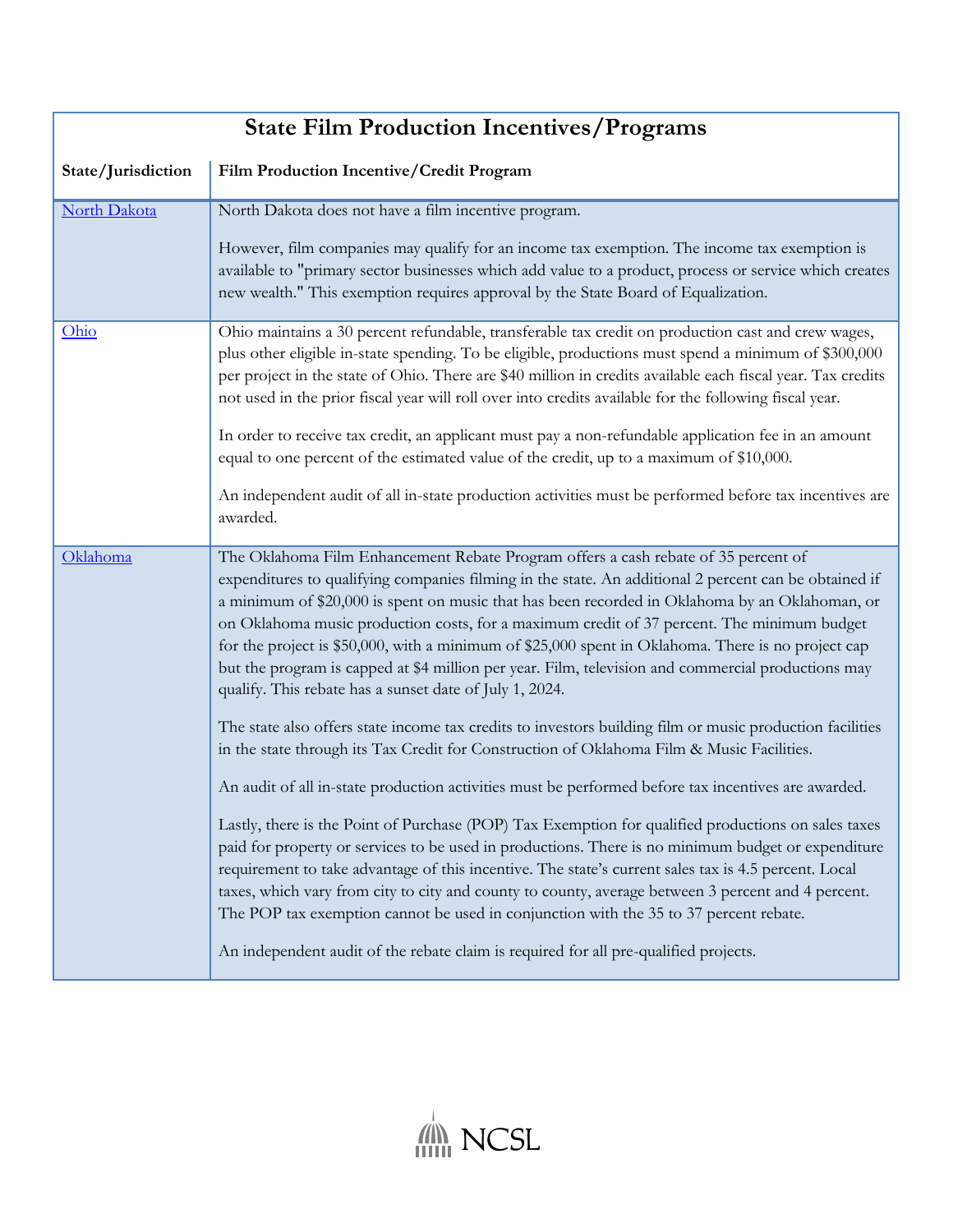| <b>State Film Production Incentives/Programs</b> |                                                                                                                                                                                                                                                                                                                                                                                                                                                                                                                                                                                                                                                                                                                                                                                                                                                                                                                                                                                                                                                                                                                                                                                                                                                                                                                                                                                                                       |
|--------------------------------------------------|-----------------------------------------------------------------------------------------------------------------------------------------------------------------------------------------------------------------------------------------------------------------------------------------------------------------------------------------------------------------------------------------------------------------------------------------------------------------------------------------------------------------------------------------------------------------------------------------------------------------------------------------------------------------------------------------------------------------------------------------------------------------------------------------------------------------------------------------------------------------------------------------------------------------------------------------------------------------------------------------------------------------------------------------------------------------------------------------------------------------------------------------------------------------------------------------------------------------------------------------------------------------------------------------------------------------------------------------------------------------------------------------------------------------------|
| State/Jurisdiction                               | Film Production Incentive/Credit Program                                                                                                                                                                                                                                                                                                                                                                                                                                                                                                                                                                                                                                                                                                                                                                                                                                                                                                                                                                                                                                                                                                                                                                                                                                                                                                                                                                              |
| Oregon                                           | The Oregon Production Investment Fund offers qualifying film or television productions a 20<br>percent cash rebate on production-related goods and services paid to Oregon vendors and a 10<br>percent cash rebate of wages paid for work done in Oregon including both Oregon and non-Oregon<br>residents. The labor portion of this rebate can be combined with the Greenlight Oregon program for<br>an effective labor rebate of 16.2 percent. A production must directly spend at least \$1 million in<br>Oregon to qualify for the Greenlight Rebate. There is no per production cap.<br>Additionally, Oregon has a rebate strictly for local filmmakers. The Indigenous Oregon Production<br>Investment Fund (i-OPIF) provides rebates of 20 percent of goods and services and 10 percent of<br>Oregon labor for films produced by Oregon filmmakers who spend a minimum of \$75,000, up to the<br>first \$1 million of their spend. Effective July 1, 2017, there are additional incentives available from<br>the OPIF program for productions that do one or more production days outside of the Portland<br>Metro Area.                                                                                                                                                                                                                                                                                      |
|                                                  | The state has no general sales and use tax and lodging taxes are waived for rooms held longer than 30<br>days.                                                                                                                                                                                                                                                                                                                                                                                                                                                                                                                                                                                                                                                                                                                                                                                                                                                                                                                                                                                                                                                                                                                                                                                                                                                                                                        |
| Pennsylvania                                     | The state offers a 25 percent tax credit to films that spend at least 60 percent of their total<br>production budget in the commonwealth.<br>Eligible projects include: feature films, TV films, TV talk or game show series, TV commercials, and<br>TV pilots or episodes. The production may be eligible for an additional 5 percent credit if the<br>production is intended for a national audience, that meets the minimum stage filming requirements<br>and the taxpayer films the eligible project in a qualified production facility. Additionally, film cast and<br>crew staying 30 or more consecutive days in a Pennsylvania hotel are not obligated to pay the<br>Pennsylvania hotel tax. Pennsylvania departments and agencies also provide access to state owned<br>property at no cost (other than costs incurred by the agency or department) for the making of<br>commercial motion pictures.<br>For productions with expenses less than \$30 million, a minimum of \$1.5 million in direct expenditure<br>must be made to qualify. For productions with expenses greater than \$30 million, a minimum of \$5<br>million must be spent to qualify.<br>Requires a Project Audit for projects in receipt of a film tax credit \$100,000 or greater, or Report on<br>Agreed Upon Procedures for projects with a film tax credit less than \$100,000. This program is<br>capped at \$60 million per year. |

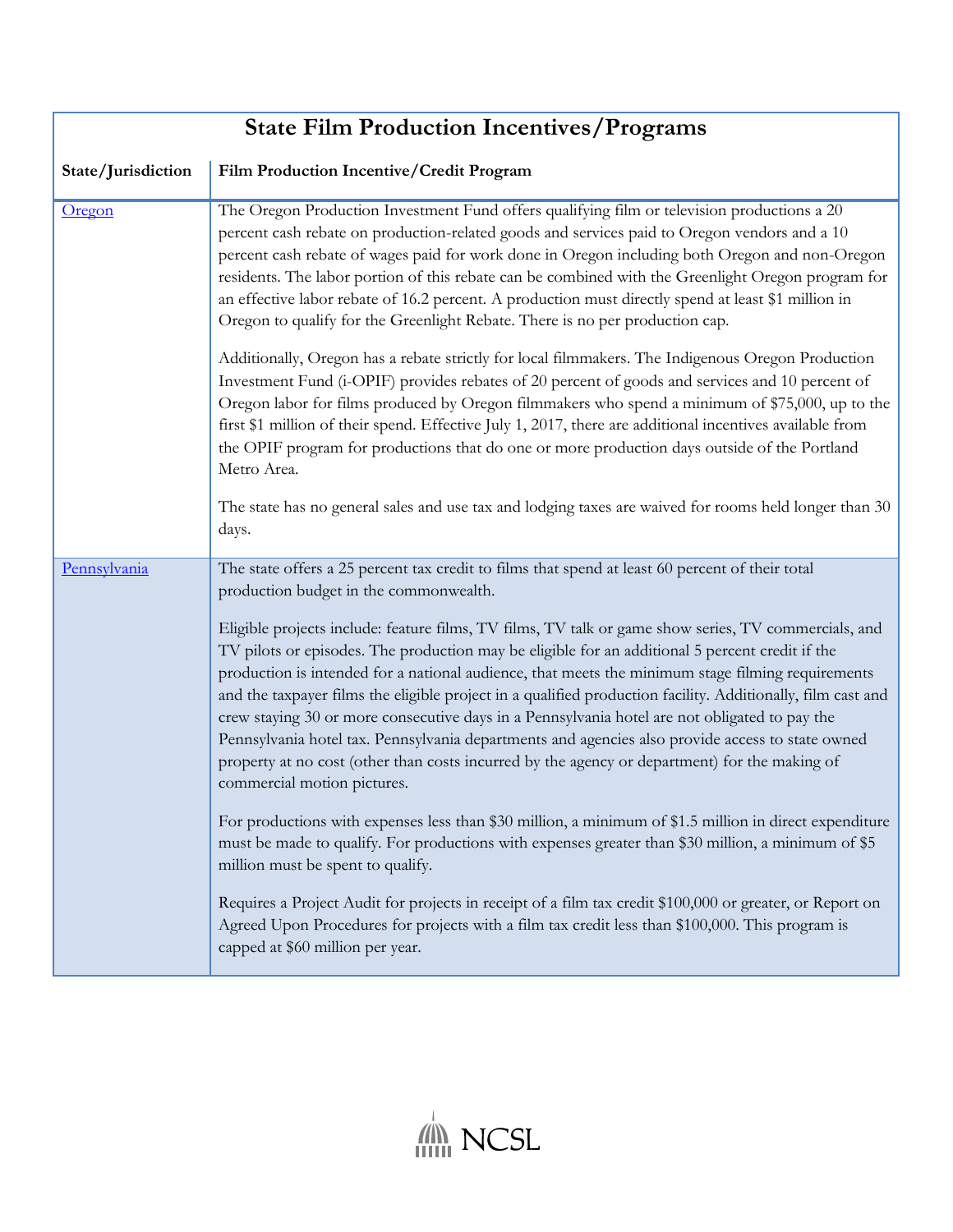| <b>State Film Production Incentives/Programs</b> |                                                                                                                                                                                                                                                                                                                                                                                                                                                                                                                                                                                                                                                                                                                                                                                                                                                                                                                                                                                                                                                                                                                                                                                                                                                              |
|--------------------------------------------------|--------------------------------------------------------------------------------------------------------------------------------------------------------------------------------------------------------------------------------------------------------------------------------------------------------------------------------------------------------------------------------------------------------------------------------------------------------------------------------------------------------------------------------------------------------------------------------------------------------------------------------------------------------------------------------------------------------------------------------------------------------------------------------------------------------------------------------------------------------------------------------------------------------------------------------------------------------------------------------------------------------------------------------------------------------------------------------------------------------------------------------------------------------------------------------------------------------------------------------------------------------------|
| State/Jurisdiction                               | Film Production Incentive/Credit Program                                                                                                                                                                                                                                                                                                                                                                                                                                                                                                                                                                                                                                                                                                                                                                                                                                                                                                                                                                                                                                                                                                                                                                                                                     |
| <b>Puerto Rico</b>                               | Puerto Rico has a transferrable tax credit equivalent to 40 percent of budget items paid to a Puerto<br>Rico entity or resident. There is also a 20 percent tax credit on qualified spending by nonresidents.<br>Qualifying projects must spend a minimum of \$100,000. An audit report is required before any<br>incentives can be awarded. Persons engaged in qualifying projects are eligible for the following<br>preferential tax rates or exemptions: a fixed income tax rate of between 4 percent and 10 percent;<br>exemption from dividend taxes; 90 percent exemption from municipal and state taxes on property;<br>and exemption from municipal license taxes, excise taxes and other municipal taxes.<br>There is no project cap or cap on credits for payments to nonresident for qualified spending. The<br>annual cap on credits for payments to Puerto Rico resident companies and individuals is \$50 million<br>(which may be expanded up to \$350 million if incurred partially in a Film Development Zone).<br>On July 25, 2017, resolution 2017-09 was passed, creating the Tax Concession Authorization<br>Committee and providing new procedures to evaluate all new tax credit applications submitted on or<br>after March 7, 2017. |
| Rhode Island                                     | The Motion Picture Production Tax Credit provides a 25 percent transferrable tax credit for costs<br>incurred directly attributable to activity within the state. It also includes salaries for people working<br>on the ground in the state. To qualify, a minimum of \$100,000 must be spent in Rhode Island, and at<br>least 51 percent of shooting must take place in Rhode Island.<br>Documentaries that do not film principal photography in Rhode Island are eligible for up to \$5<br>million in tax credits, if they spend 51 percent of total production days, or 51 percent of their final<br>production budget in Rhode Island, and employ 5 individuals within the state.<br>There is a \$15 million annual cap on the program and a \$5 million project cap, which may be waived<br>for qualifying motion picture and TV productions.<br>An audit of all in-state production activities must be performed before tax incentives are awarded.                                                                                                                                                                                                                                                                                                   |

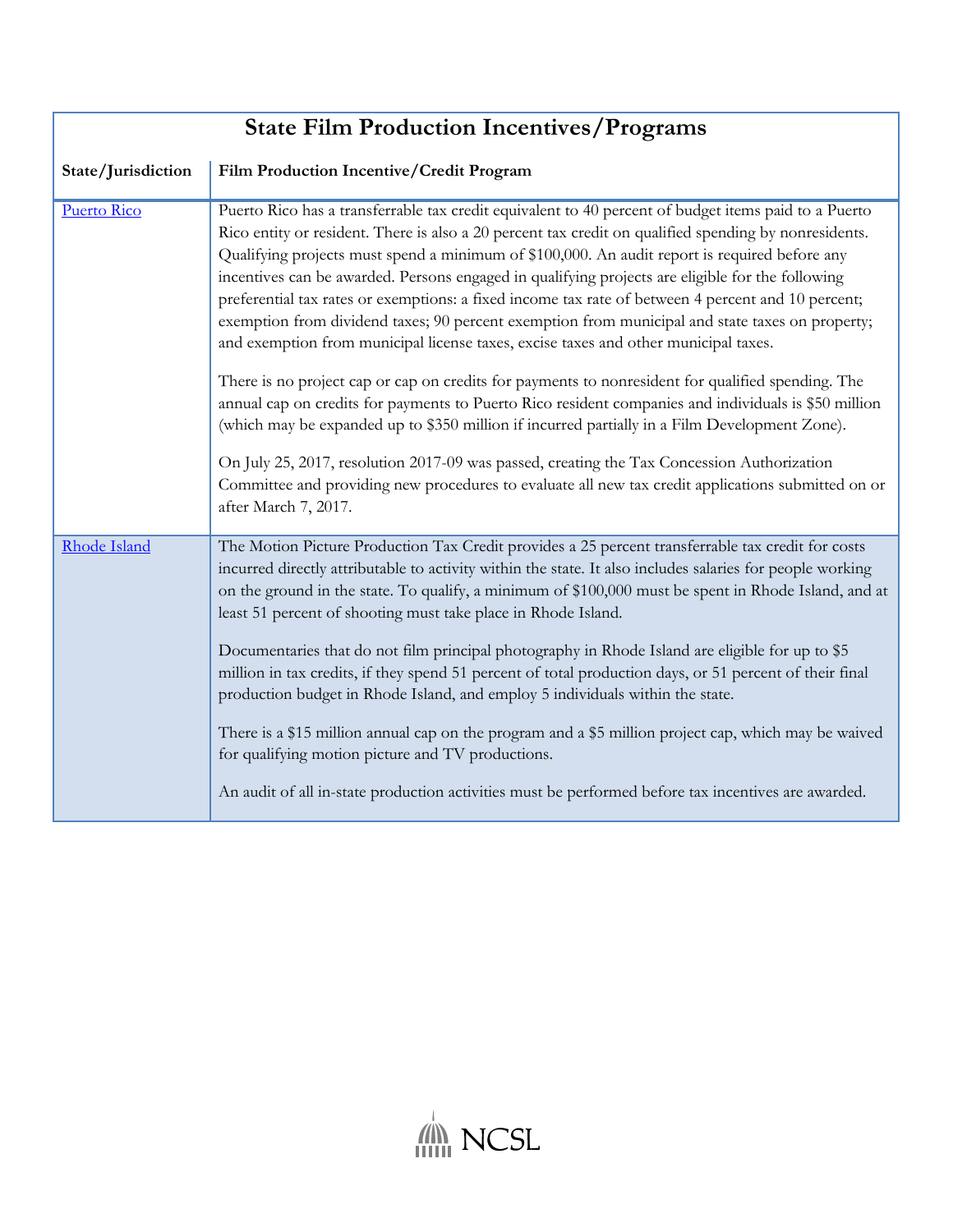| <b>State Film Production Incentives/Programs</b> |                                                                                                                                                                                                                                                                                                                                                                                                                                                                                                                         |
|--------------------------------------------------|-------------------------------------------------------------------------------------------------------------------------------------------------------------------------------------------------------------------------------------------------------------------------------------------------------------------------------------------------------------------------------------------------------------------------------------------------------------------------------------------------------------------------|
| State/Jurisdiction                               | Film Production Incentive/Credit Program                                                                                                                                                                                                                                                                                                                                                                                                                                                                                |
| South Carolina                                   | Productions that film in South Carolina can receive up to a 25 percent cash rebate on in-state<br>employee wages. Out-of-state performing artists (including stunt performers) are eligible for a 20<br>percent cash rebate. To be eligible, wages for each qualifying person must be less than \$1 million and<br>must be subject to South Carolina withholding tax. Additionally, the state offers up to a 30 percent<br>cash rebate on in-state supplier expenditures if at least \$1 million is spent in the state. |
|                                                  | There is an annual cap on the amount of rebate funds available per year. Generally, there is a<br>minimum of \$15 million available in rebate funds per fiscal year.                                                                                                                                                                                                                                                                                                                                                    |
|                                                  | In addition, all productions spending over \$250,000 in the state are exempt from sales and<br>accommodations taxes and all film productions are eligible to use state properties location fee-free.                                                                                                                                                                                                                                                                                                                    |
|                                                  | An audit is required before tax incentives are awarded. The state of South Carolina provides an<br>auditor at no charge to the production.                                                                                                                                                                                                                                                                                                                                                                              |
|                                                  | The state also offers an Indie Grant Program to develop collaborative film projects between industry<br>members and South Carolina institutions of higher learning.                                                                                                                                                                                                                                                                                                                                                     |
| <b>South Dakota</b>                              | No film incentive program. There is no corporate or personal income tax in South Dakota.                                                                                                                                                                                                                                                                                                                                                                                                                                |
| Tennessee                                        | Tennessee offers a 25 percent cash rebate in the form of a grant for qualifying Tennessee labor and<br>vendor expenditures, which includes music. The minimum qualified spend to become eligible for this<br>rebate is \$200,000. An audit of all in-state production activities must be performed before tax<br>incentives are awarded.                                                                                                                                                                                |
|                                                  | There is no project cap. An audit of all in-state production activities must be performed before<br>rebate is awarded.                                                                                                                                                                                                                                                                                                                                                                                                  |
|                                                  | Additionally, hotel guests in Tennessee are eligible for a rebate of the Hotel Occupancy Tax after 30<br>continuous days. After 90 days, the guest will no longer be charged the occupancy sales tax and will<br>receive a rebate for all previously paid occupancy sales tax. There is no state income tax on wages.<br>State owned buildings and land are also available for free use.                                                                                                                                |

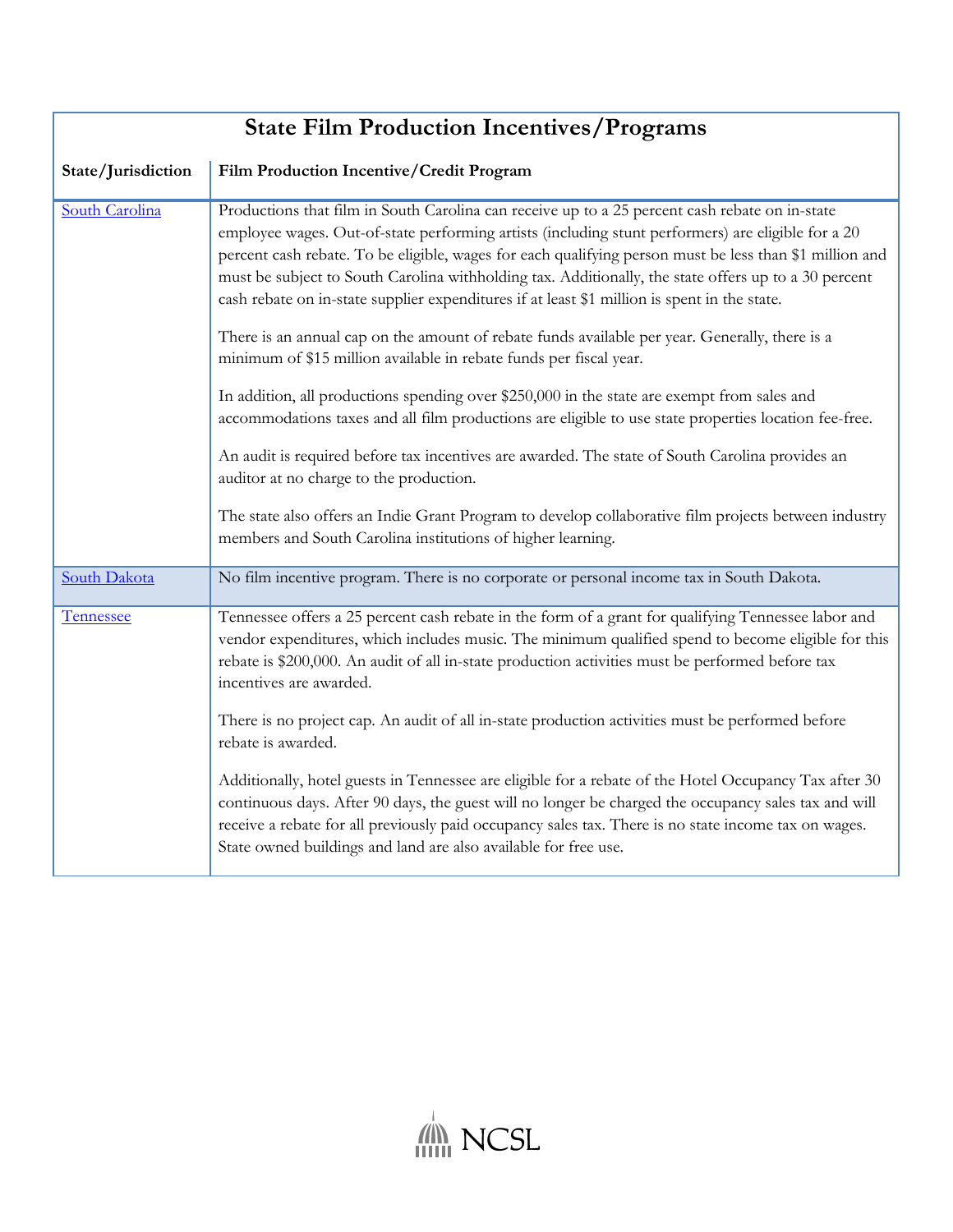| <b>State Film Production Incentives/Programs</b> |                                                                                                                                                                                                                                                                                                                                                                                                                                                                                                                                                                                                                                                                                                                                                                                                                                                                                                                                                                                                                                                                                                                                                                                                                                                                                                                                                                                                                                                        |
|--------------------------------------------------|--------------------------------------------------------------------------------------------------------------------------------------------------------------------------------------------------------------------------------------------------------------------------------------------------------------------------------------------------------------------------------------------------------------------------------------------------------------------------------------------------------------------------------------------------------------------------------------------------------------------------------------------------------------------------------------------------------------------------------------------------------------------------------------------------------------------------------------------------------------------------------------------------------------------------------------------------------------------------------------------------------------------------------------------------------------------------------------------------------------------------------------------------------------------------------------------------------------------------------------------------------------------------------------------------------------------------------------------------------------------------------------------------------------------------------------------------------|
| State/Jurisdiction                               | Film Production Incentive/Credit Program                                                                                                                                                                                                                                                                                                                                                                                                                                                                                                                                                                                                                                                                                                                                                                                                                                                                                                                                                                                                                                                                                                                                                                                                                                                                                                                                                                                                               |
| Texas                                            | The Texas Moving Image Industry Incentive Program offers qualifying feature films, television<br>programs, commercials, video games and stand-alone post-production/finishing projects a cash grant<br>of 5 percent to 20 percent of expenditures after a review is completed. The percentage of qualified<br>spending covered by the grant is determined by the minimum amount spent: A production spending<br>up to \$1 million qualifies for a 5 percent cash grant, while a production spending over \$3.5 million<br>qualifies for a 20 percent grant.<br>An additional 2.5 percent payment may be available for locating a project in an underused or<br>economically distressed area. In order to qualify, 70 percent of paid crew and 70 percent of paid cast<br>members, including extras, must be Texas residents. In addition, 60 percent of total production days<br>must be completed in Texas.<br>Program funding is appropriated every two years; \$22 million has been appropriated for FY 2018.<br>The state also offers upfront sales tax exemptions on most items rented or purchased for direct use<br>in production. Qualifying participants may receive refunds of the 6 percent state occupancy tax on<br>hotel rooms occupied for more than 30 consecutive days, as well as refunds on fuel tax paid for fuel<br>used off-road. A CPA audit is required for all projects expecting to receive a grant of \$300,000 or<br>more. |
| Utah                                             | The state offers a Motion Picture Incentive Program. This is a post-performance fully refundable tax<br>credit or cash rebate of production dollars spent in the state of Utah. A 20 percent tax credit is<br>available to productions that will spend \$500,000 to \$1 million in the state. A 20 percent or 25<br>percent tax credit is available to productions that spend \$1 million or more in Utah.<br>A 20 percent cash rebate is available to productions that plan to spend up to \$1 million in Utah.<br>An audit of all in-state production activities must be performed before tax incentives are awarded.<br>The state allocates \$8.29 million per year to the program as of FY 2018.<br>Additionally, the state offers a tax exemption that allows film, television and video productions to<br>take a sales tax exemption at the point of sale on machinery and equipment. Also, there is an<br>exemption from the transient room tax. Accommodation charges for stays of 30 consecutive days or<br>longer are exempt from sales and use tax and all sales-related taxes.                                                                                                                                                                                                                                                                                                                                                             |

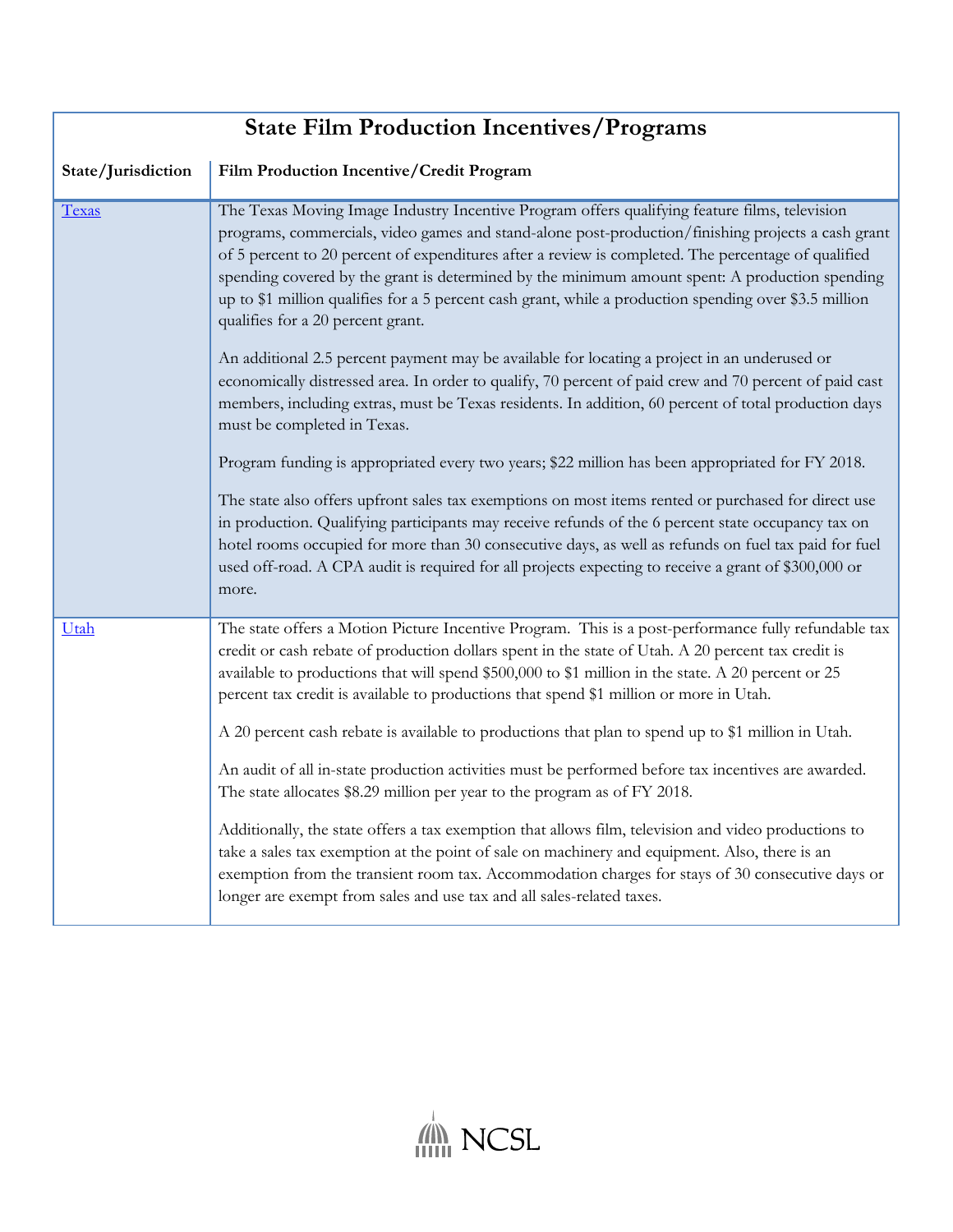| <b>State Film Production Incentives/Programs</b> |                                                                                                          |
|--------------------------------------------------|----------------------------------------------------------------------------------------------------------|
| State/Jurisdiction                               | Film Production Incentive/Credit Program                                                                 |
| <b>U.S. Virgin Islands</b>                       | The S.T.A.R.S. program is a combination incentive program which includes up to a 17 percent              |
|                                                  | transferable tax credit, and eligibility for an additional 29 percent cash rebate.                       |
|                                                  | The transferable tax credit is 10 percent for 20-25 percent resident hires, 15 percent for 25.1-30       |
|                                                  | percent resident hires, and 17 percent for greater than 30 percent resident hires.                       |
|                                                  | The 9 percent cash rebate is available for all qualified productions, an additional 10 percent can be    |
|                                                  | awarded with a USVI promotion in the credits, and an additional 10 percent is awarded if the film is     |
|                                                  | produced in St. Croix for a maximum rebate of 29 percent.                                                |
|                                                  | Qualified productions include: feature films, television series, movies for television, digital release, |
|                                                  | webcasts, commercials, music videos, interactive entertainment, and sound recording projects to be       |
|                                                  | used in these mediums. The minimum spend is \$250,000 and a minimum of 20 percent local resident         |
|                                                  | hires is required to qualify for the incentives. "Made in USVI" must be included in the credits, and an  |
|                                                  | above-the-line-crew member must speak at a local school or university.                                   |
|                                                  | Finally, production companies and studios that corporately establish themselves in the USVI for          |
|                                                  | purposes of long-term production, recording, distribution and/or management may be eligible for 90       |
|                                                  | percent tax relief through the Economic Development Commission.                                          |
| Vermont                                          | No major film incentive program. Vermont's Office of the Creative Economy, which serves in-part          |
|                                                  | as the state's film office is unstaffed as of 2015.                                                      |

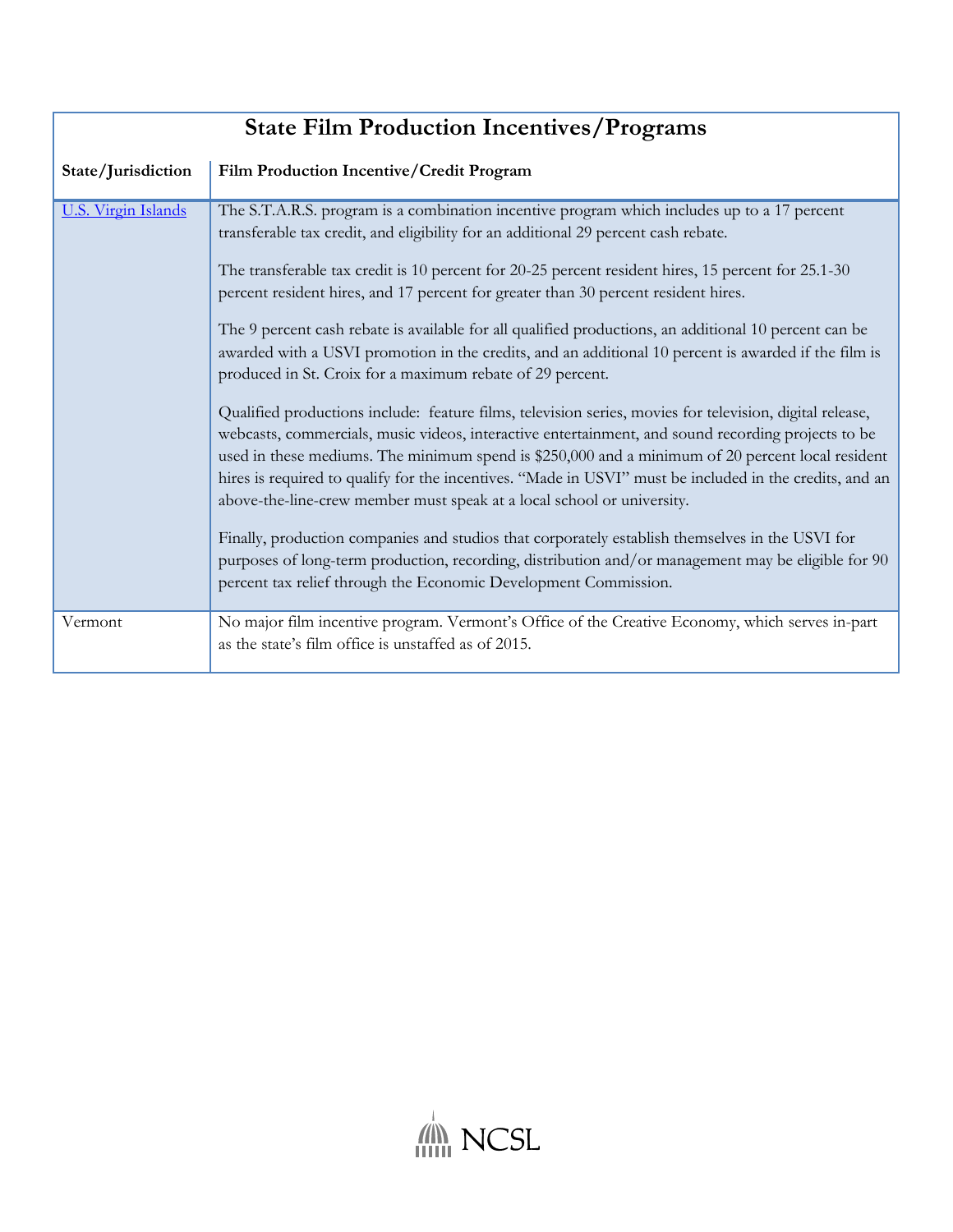| <b>State Film Production Incentives/Programs</b> |                                                                                                                                                                                                                                                                                                                                                                                                                                                                                                                                                                                                                                                                                                                                                                                                                                                                                                                                                                                                                                                                                                                                                                                                                                                                                                                                                                                                                                                                                                                                                                      |
|--------------------------------------------------|----------------------------------------------------------------------------------------------------------------------------------------------------------------------------------------------------------------------------------------------------------------------------------------------------------------------------------------------------------------------------------------------------------------------------------------------------------------------------------------------------------------------------------------------------------------------------------------------------------------------------------------------------------------------------------------------------------------------------------------------------------------------------------------------------------------------------------------------------------------------------------------------------------------------------------------------------------------------------------------------------------------------------------------------------------------------------------------------------------------------------------------------------------------------------------------------------------------------------------------------------------------------------------------------------------------------------------------------------------------------------------------------------------------------------------------------------------------------------------------------------------------------------------------------------------------------|
| State/Jurisdiction                               | Film Production Incentive/Credit Program                                                                                                                                                                                                                                                                                                                                                                                                                                                                                                                                                                                                                                                                                                                                                                                                                                                                                                                                                                                                                                                                                                                                                                                                                                                                                                                                                                                                                                                                                                                             |
| Virginia                                         | The state offers two incentive programs. The Motion Picture Opportunity Fund provides grants, and<br>the Virginia Motion Picture Tax Credit Fund provides refundable tax credits. The funds have similar<br>eligibility requirements, with the primary difference being the refundable tax credits require a<br>minimum expenditure of \$250,000. There is no minimum spend requirement for a grant.<br>The Motion Picture Opportunity Fund provides a grant at the governor's discretion, taking into<br>account investment, presence of any local commitment, and industry or company growth potential in<br>Virginia. There is no required minimum expenditure for the grant fund. For FY 2016 through FY<br>2018, the legislature appropriated \$3.15 million for the grant annually.<br>The Virginia Motion Picture Tax Credit Fund provides a base credit of up to 15 percent of all<br>qualifying expenses (including wages), with a bonus of 5 percent if the production is filmed in an<br>economically distressed area, making the total base credit up to 20 percent of qualifying expenses.<br>The production company is allowed an additional credit of 10 percent to 20 percent of aggregate<br>payroll for Virginia residents employed in connection with the motion picture production. The size<br>of the additional credit is dependent on the total production costs. In 2014, the annual program cap<br>was increased from \$2.5 million to \$6.5 million for FY 2015 and thereafter. The program is currently<br>set to sunset on Jan. 1, 2019. |
|                                                  | Virginia has a sales and use tax exemption for filmmakers that exempts many production purchases<br>from the state's sales tax. Hotel and motel stays of 90 or more consecutive days are also exempt.                                                                                                                                                                                                                                                                                                                                                                                                                                                                                                                                                                                                                                                                                                                                                                                                                                                                                                                                                                                                                                                                                                                                                                                                                                                                                                                                                                |
| Washington                                       | Washington Filmworks is a private non-profit organization that manages the state's Motion Picture<br>Competitiveness program. The program offers funding assistance of up to 30 percent of total in-state<br>qualified expenditures (including labor and talent who are state residents) for film production and<br>episodic series with less than six episodes, and up to 35 percent for episodic series with at least six<br>episodes.                                                                                                                                                                                                                                                                                                                                                                                                                                                                                                                                                                                                                                                                                                                                                                                                                                                                                                                                                                                                                                                                                                                             |
|                                                  | This program also offers funding assistance for qualified in-state expenditures of up to 15 percent<br>for commercials. Commercial applicants who have not worked in Washington state previously and<br>who are using a Washington-based production company are eligible for a one-time return of 25<br>percent. To qualify for these incentives, motion picture projects must spend at least \$500,000 in-<br>state, episodic series must spend \$300,000 and commercial projects must spend \$150,000.                                                                                                                                                                                                                                                                                                                                                                                                                                                                                                                                                                                                                                                                                                                                                                                                                                                                                                                                                                                                                                                             |
|                                                  | The Board of Directors of Washington Filmworks may allocate up to \$350,000 annually to support<br>Washington resident filmmakers and filmmakers using new forms of production and emerging<br>technologies. This funding is allocated through the Filmworks Innovation Lab to projects that meet<br>the qualifying criteria.                                                                                                                                                                                                                                                                                                                                                                                                                                                                                                                                                                                                                                                                                                                                                                                                                                                                                                                                                                                                                                                                                                                                                                                                                                        |
|                                                  | The state also provides exemptions for sales and use taxes, and hotel/lodging taxes. The program is<br>capped at \$3.5 million per calendar year.                                                                                                                                                                                                                                                                                                                                                                                                                                                                                                                                                                                                                                                                                                                                                                                                                                                                                                                                                                                                                                                                                                                                                                                                                                                                                                                                                                                                                    |